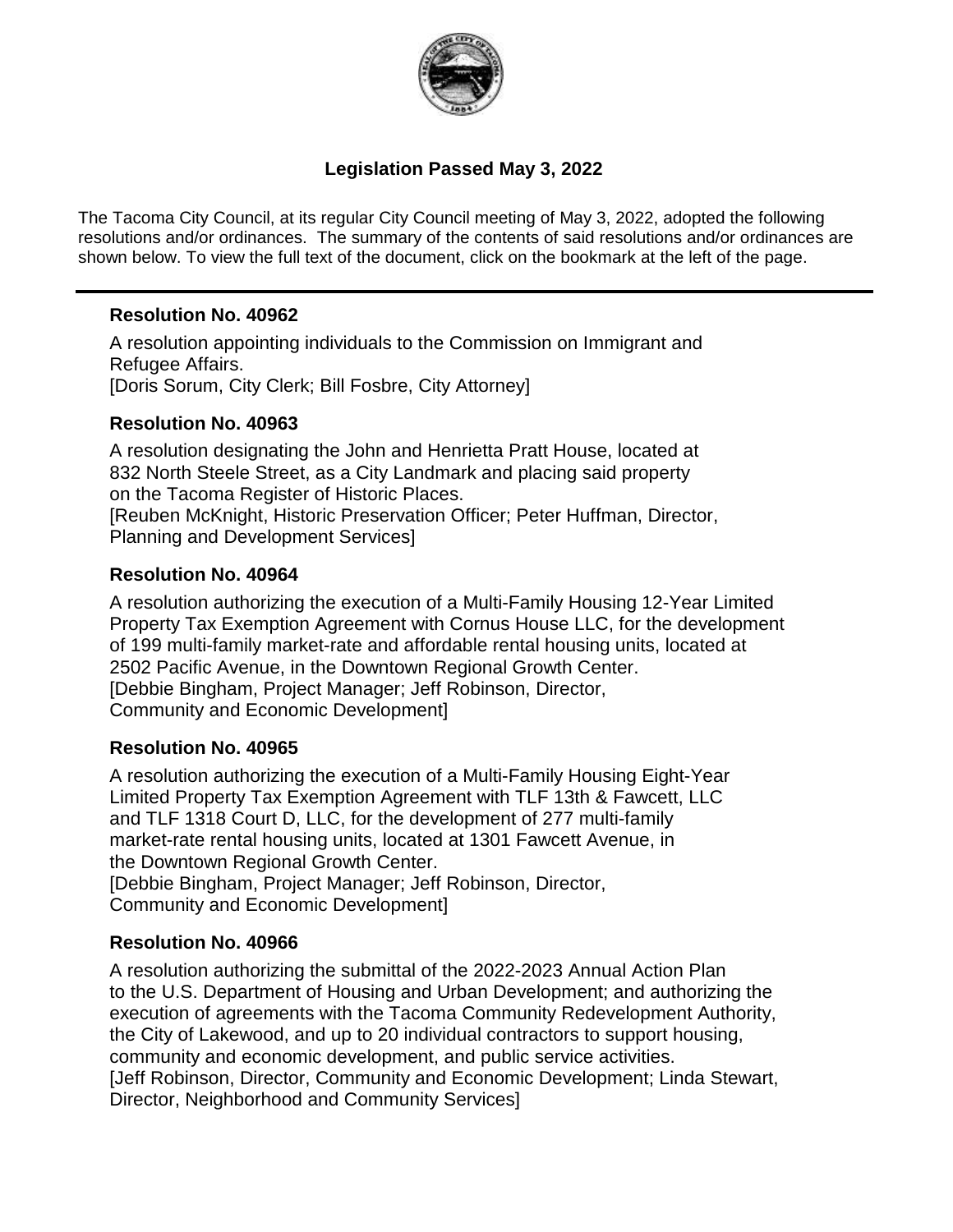#### **Resolution No. 40967**

A resolution transitioning the Tacoma Permit Advisory Task Force to the Tacoma Permit Advisory Group. [Council Member McCarthy]

#### **Amended Ordinance No. 28814**

An amended ordinance amending Chapter 1.12 of the Municipal Code, relating to the Compensation Plan, to implement rates of pay and compensation for represented employees, and changes in classifications to reflect the organizational structure. [Dylan Carlson, Senior Labor Relations Manager, Bill Fosbre, City Attorney]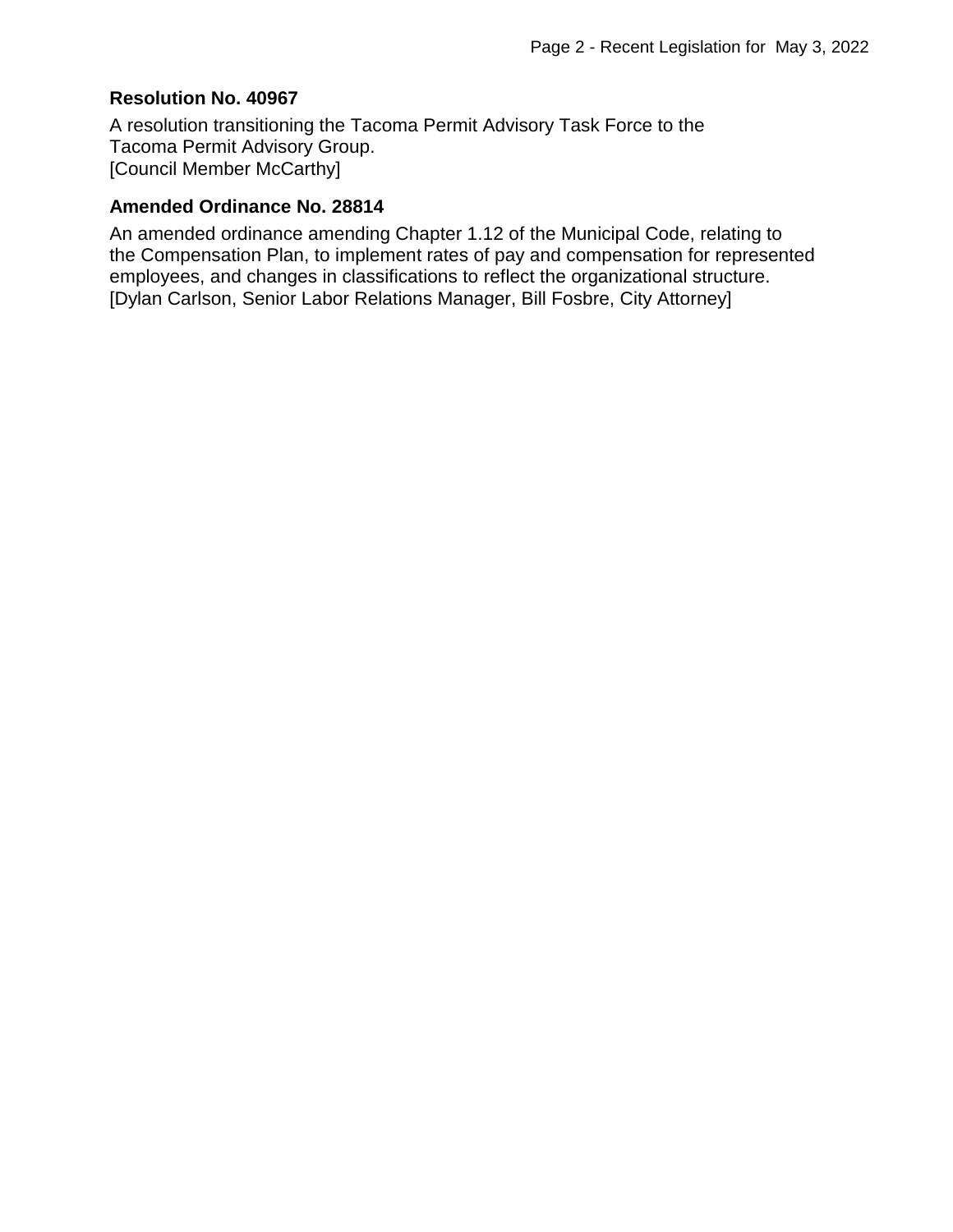

| 1                             | BY REQUEST OF DEPUTY MAYOR USHKA AND COUNCIL MEMBERS<br>BLOCKER, DANIELS, AND RUMBAUGH                                                      |  |  |
|-------------------------------|---------------------------------------------------------------------------------------------------------------------------------------------|--|--|
| $\overline{c}$<br>$\mathsf 3$ | A RESOLUTION relating to committees, boards, and commissions; appointing<br>individuals to the Commission on Immigrant and Refugee Affairs. |  |  |
| 4                             | WHEREAS vacancies exist on the Commission on Immigrant and Refugee                                                                          |  |  |
| 5                             | Affairs, and                                                                                                                                |  |  |
| 6                             | WHEREAS, at its meeting of April 14, 2022, the Community Vitality and                                                                       |  |  |
| 7                             | Safety Committee conducted interviews, and at the April 21, 2022, special meeting,                                                          |  |  |
| 8                             |                                                                                                                                             |  |  |
| 9                             | the Committee conducted additional interviews and recommended the appointment                                                               |  |  |
| 10                            | of individuals to said commission, and                                                                                                      |  |  |
| 11                            | WHEREAS, pursuant to City Charter Section 2.4, the persons named on                                                                         |  |  |
| 12<br>13                      | Exhibit "A" have been nominated to serve on the Commission on Immigrant and                                                                 |  |  |
| 14                            | Refugee Affairs; Now, Therefore,                                                                                                            |  |  |
| 15                            | BE IT RESOLVED BY THE COUNCIL OF THE CITY OF TACOMA:                                                                                        |  |  |
| 16                            | That those nominees to the Commission on Immigrant and Refugee Affairs,                                                                     |  |  |
| 17                            | listed on Exhibit "A," are hereby confirmed and appointed as members of such                                                                |  |  |
| 18                            | commission for such terms as are set forth on the attached Exhibit "A."                                                                     |  |  |
| 19                            | Adopted                                                                                                                                     |  |  |
| 20                            |                                                                                                                                             |  |  |
| 21                            | Mayor                                                                                                                                       |  |  |
| 22                            | Attest:                                                                                                                                     |  |  |
| 23                            | <b>City Clerk</b>                                                                                                                           |  |  |
| 24<br>25                      | Approved as to form:                                                                                                                        |  |  |
| 26                            |                                                                                                                                             |  |  |
|                               | <b>City Attorney</b>                                                                                                                        |  |  |
|                               | $-1-$<br>Res22-0509.doc-WCF/bn                                                                                                              |  |  |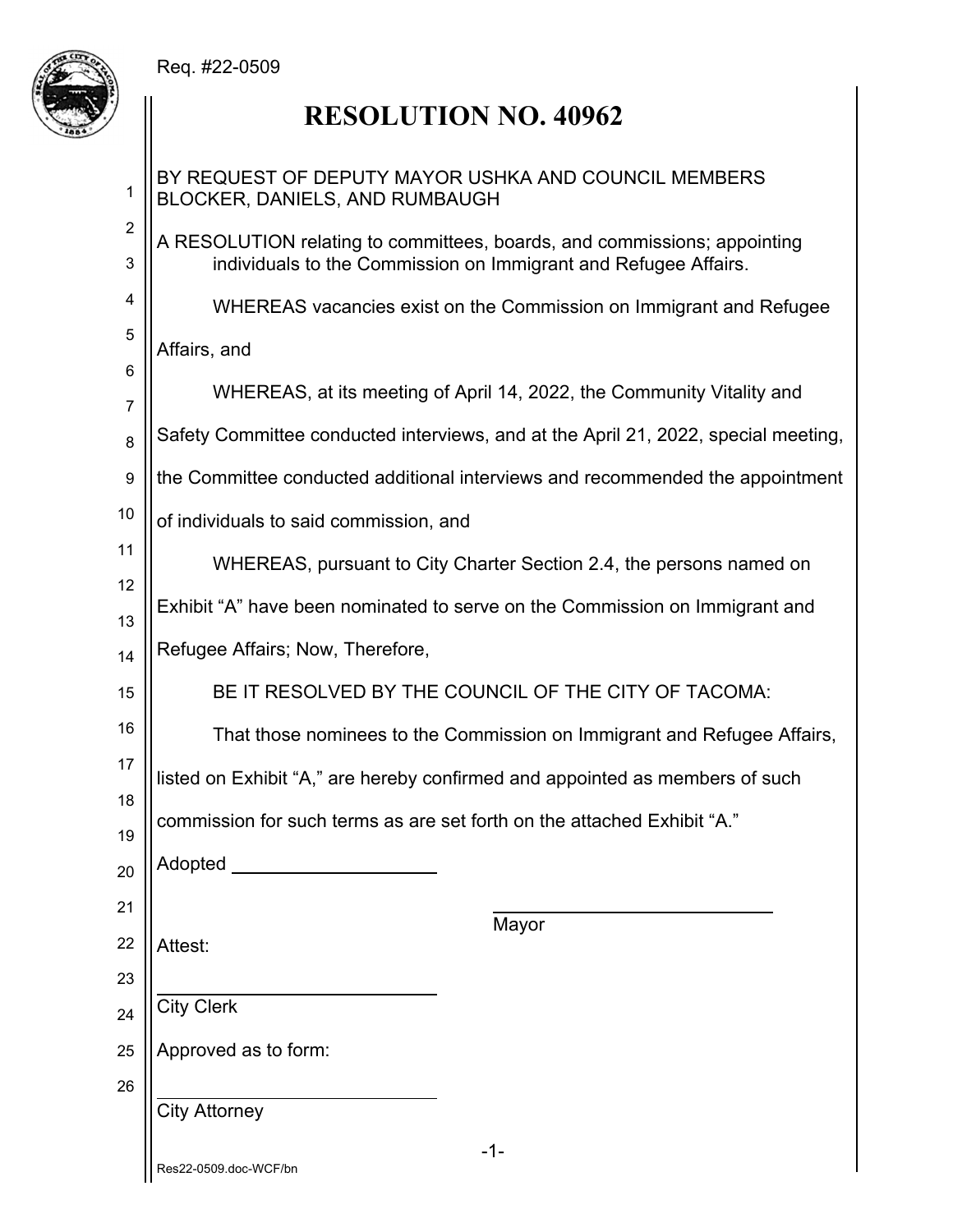

# **EXHIBIT "A"**

| 1              |                                                                                          |
|----------------|------------------------------------------------------------------------------------------|
| $\overline{2}$ | <b>COMMISSION ON IMMIGRANT AND REFUGEE AFFAIRS</b>                                       |
| 3              | Appointing Maricres Valdez Castro to fill an unexpired term to expire March 31,<br>2023. |
| 4              | Appointing Natalie Ghayoumi to fill an unexpired term to expire March 31, 2023.          |
| 5              | Appointing Stacy Kowalski to fill an unexpired term to expire March 31, 2023.            |
| 6              | Appointing Samantha Le to fill an unexpired term to expire March 31, 2024.               |
| $\overline{7}$ | Appointing Maurice Lekea to fill an unexpired term to expire March 31, 2024.             |
| 8              | Appointing Hugo Nicolas to fill an unexpired term to expire March 31, 2025.              |
| 9              | Appointing Thierry Ruboneka to fill an unexpired term to expire March 31, 2025.          |
| 10             | Appointing Leena Vo to the "Alternate" position, for a term to expire March 31,<br>2025. |
|                |                                                                                          |
| 11             |                                                                                          |
| 12             |                                                                                          |
| 13             |                                                                                          |
| 14             |                                                                                          |
| 15             |                                                                                          |
| 16             |                                                                                          |
| 17             |                                                                                          |
| 18             |                                                                                          |
| 19             |                                                                                          |
| 20             |                                                                                          |
| 21             |                                                                                          |
| 22             |                                                                                          |
| 23             |                                                                                          |
| 24             |                                                                                          |
|                |                                                                                          |
| 25             |                                                                                          |
| 26             |                                                                                          |
|                | $-2-$                                                                                    |
|                | Res22-0509.doc-WCF/bn                                                                    |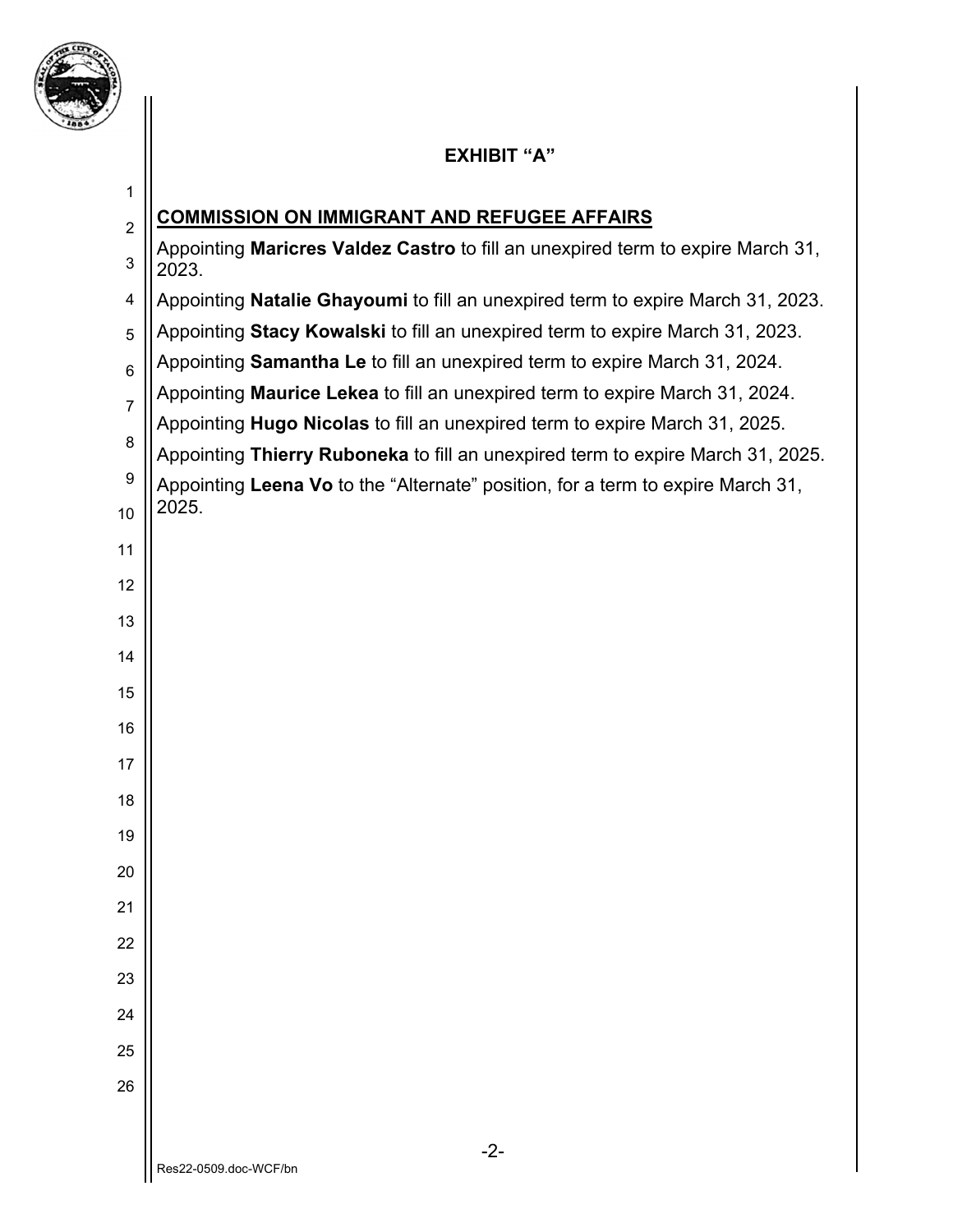

# **RESOLUTION NO. 40963**

-1- 1 2 3 4 5 6 7 8 9 10 11 12 13 14 15 16 17 18 19 20 21 22 23 24 25 26 A RESOLUTION relating to historic preservation; adding the proposed landmark to the Tacoma Register of Historic Places and imposing controls for the following property: John and Henrietta Pratt House, located at 832 North Steele Street; said landmark designated by the Landmarks Preservation Commission under Chapter 13.07 of the Tacoma Municipal Code. WHEREAS the Tacoma Landmarks and Historic Districts Code, Chapter 13.07 of the Tacoma Municipal Code ("TMC"), establishes a procedure for the designation and preservation of structures and areas having historical, cultural, architectural, archaeological, engineering, or geographic importance, and WHEREAS, pursuant to TMC 13.07.050, the nomination of the John and Henrietta Pratt House, located at 832 North Steele Street ("Property"), was submitted by the Property owner, for inclusion on the Tacoma Register of Historic Places, along with the requisite application materials, and WHEREAS the Landmarks Preservation Commission ("Commission") reviewed the request on October 27, 2021, and held a public hearing on December 8, 2021 to receive public comment on the historic significance of the Property, and WHEREAS, according to TMC 13.07.040, the Commission found that the Property meets the eligibility requirements for listing on the Tacoma Register of Historic Places, and WHEREAS, based upon said findings, the City Council believes that it would be in the best interest of the City to designate the Property described below as a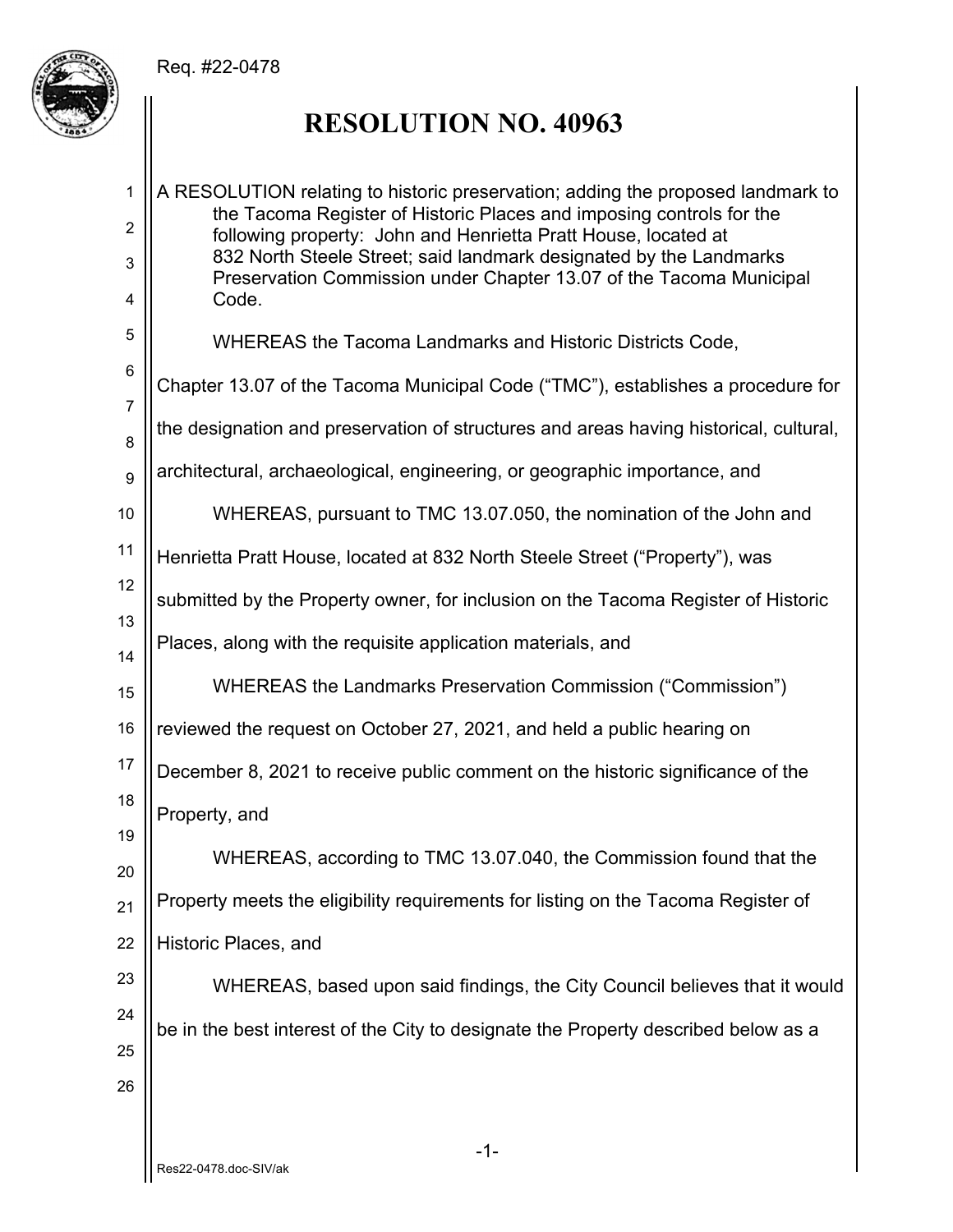

1 historic landmark and place it on the Tacoma Register of Historic Places; Now,

2 Therefore,

3

4 5 6 7 8 9 10 11 12 13 14 15 16 17 18 19 20 21 22 23 24 25 26 BE IT RESOLVED BY THE COUNCIL OF THE CITY OF TACOMA: Section 1. Designation. That, pursuant to the provisions of Chapter 13.07 of the Tacoma Municipal Code ("TMC"), the City Council of Tacoma approves the designation of the following Property as a historic landmark and places said property on the Tacoma Register of Historic Places: (1) John and Henrietta Pratt House. More particularly described as: 832 North Steele Street, Tacoma, WA 98406-7814 Parcel No.: 2745001400 Legal Description: Lots 1 and 2, Block 9, Plat of Buckley's Addition to Tacoma, as per plat recorded in Volume 1 of Plats, Page 48, Records of Pierce County Auditor; Situated in the City of Tacoma, County of Pierce, State of Washington; based upon satisfaction of the following standards of TMC 13.07.040, that the Property: A. Is associated with events that have made a significant contribution to the broad patterns of our history; C. Embodies the distinctive characteristics of a type, period, or method of construction, or represents the work of a master, or possesses high artistic values, or represents a significant and distinguishable entity whose components may lack individual distinction;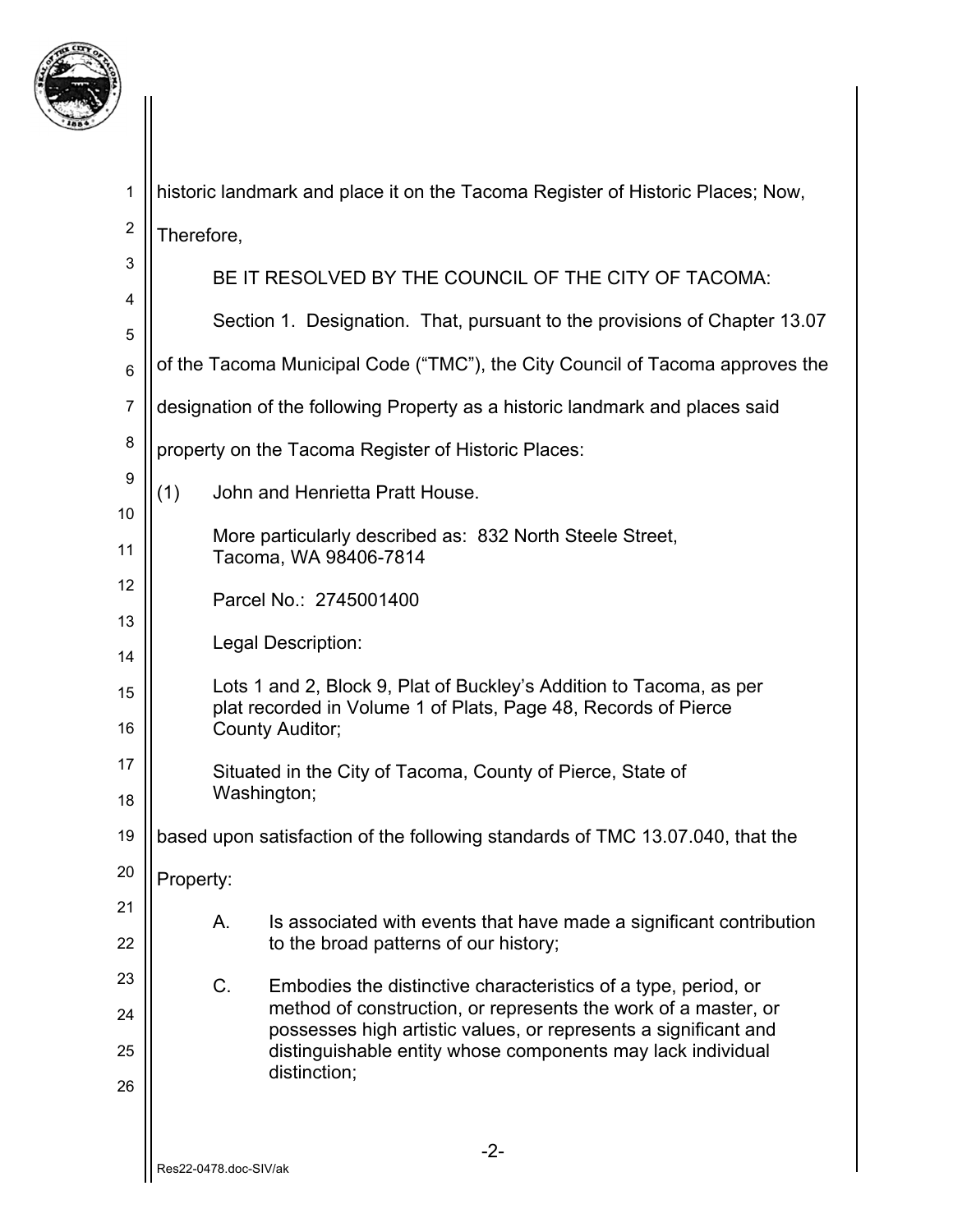

| 1                            |                                                                    | Section 2. Controls. A Certificate of Approval must be obtained from the        |
|------------------------------|--------------------------------------------------------------------|---------------------------------------------------------------------------------|
| $\overline{c}$               |                                                                    | Landmarks Preservation Commission pursuant to TMC 13.05.047 et seq., or the     |
| 3                            |                                                                    | time for denying an application for a Certificate of Approval must have expired |
| $\overline{\mathbf{4}}$<br>5 | before the owners may make alterations or changes to the Property: |                                                                                 |
| 6                            | 1 <sub>1</sub><br>structure and the garage.                        | John and Henrietta Pratt House: Changes to the exterior of the principal        |
| $\overline{7}$               |                                                                    |                                                                                 |
| 8                            | Adopted _______                                                    |                                                                                 |
| 9<br>10                      |                                                                    |                                                                                 |
| 11                           |                                                                    | Mayor                                                                           |
| 12                           | Attest:                                                            |                                                                                 |
| 13                           |                                                                    |                                                                                 |
| 14                           | <b>City Clerk</b>                                                  |                                                                                 |
| 15                           | Approved as to form:                                               | Legal Description Approved:                                                     |
| 16                           |                                                                    |                                                                                 |
| 17                           | Deputy City Attorney                                               | <b>Chief Surveyor</b>                                                           |
| 18                           |                                                                    | <b>Public Works Department</b>                                                  |
| 19<br>20                     |                                                                    |                                                                                 |
| 21                           |                                                                    |                                                                                 |
| 22                           |                                                                    |                                                                                 |
| 23                           |                                                                    |                                                                                 |
| 24                           |                                                                    |                                                                                 |
| 25                           |                                                                    |                                                                                 |
| 26                           |                                                                    |                                                                                 |
|                              |                                                                    |                                                                                 |
|                              | Res22-0478.doc-SIV/ak                                              | $-3-$                                                                           |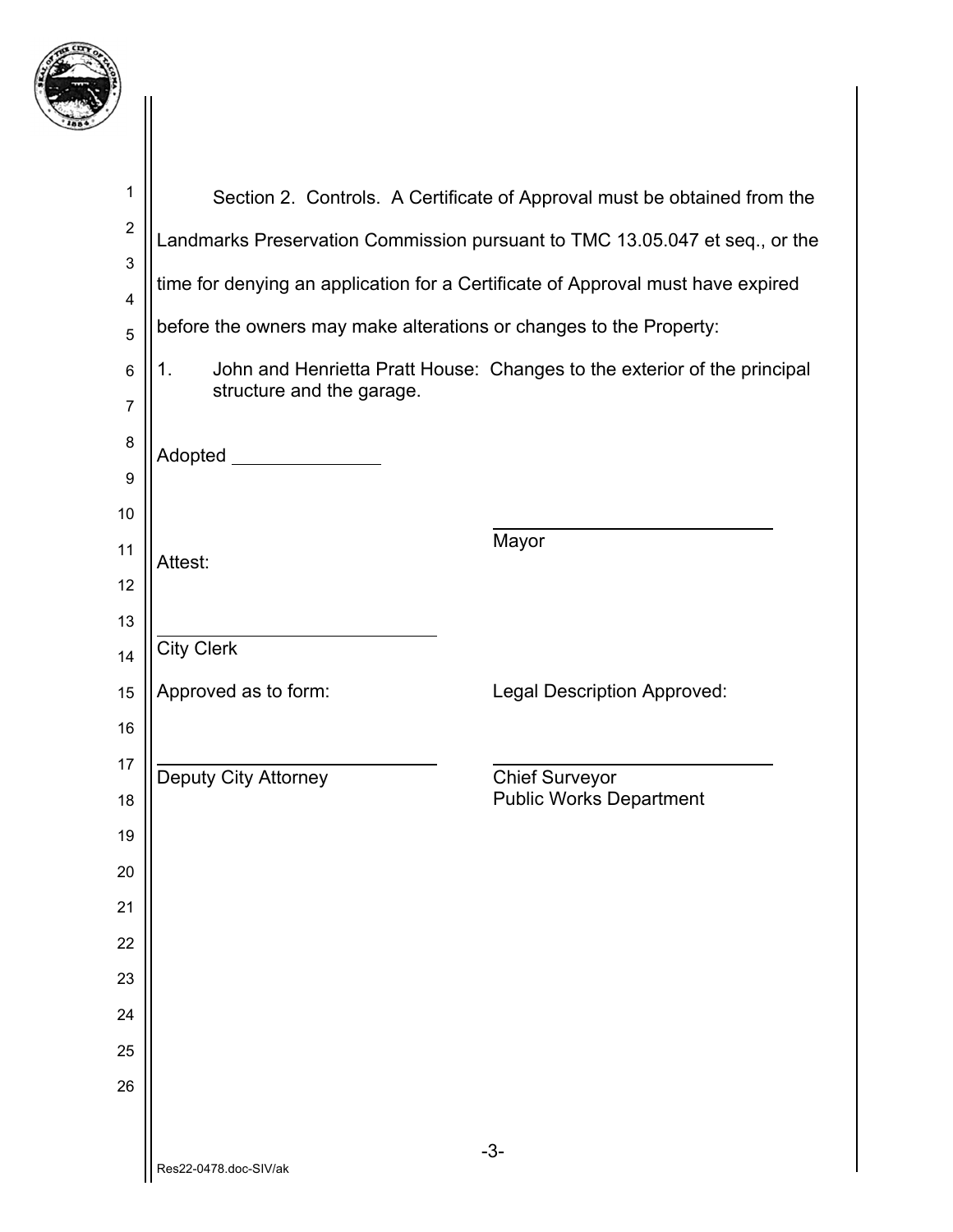

# **RESOLUTION NO. 40964**

| $\mathbf{1}$           | A RESOLUTION relating to the multi-family property tax exemption program;                                                                             |                                                                                                 |                     |
|------------------------|-------------------------------------------------------------------------------------------------------------------------------------------------------|-------------------------------------------------------------------------------------------------|---------------------|
| $\overline{c}$         | authorizing the execution of a Multi-Family Housing 12-Year Limited Property<br>Tax Exemption Agreement with Cornus House LLC, for the development of |                                                                                                 |                     |
| 3                      | 199 new multi-family market-rate and affordable rental housing units to be<br>located at 2502 Pacific Avenue in the Downtown Regional Growth Center.  |                                                                                                 |                     |
| 4                      |                                                                                                                                                       |                                                                                                 |                     |
| 5                      |                                                                                                                                                       | WHEREAS the City has, pursuant to chapter 84.14 of the Revised Code of                          |                     |
| $\,6$                  |                                                                                                                                                       | Washington, designated several Residential Target Areas for the allowance of a                  |                     |
| $\overline{7}$         |                                                                                                                                                       | limited property tax exemption for new multi-family residential housing, and                    |                     |
| 8                      |                                                                                                                                                       | WHEREAS the City has, through Ordinance No. 25789, enacted a program                            |                     |
| $\boldsymbol{9}$<br>10 |                                                                                                                                                       | whereby property owners in Residential Target Areas may qualify for a Final                     |                     |
| 11                     |                                                                                                                                                       | Certificate of Tax Exemption which certifies to the Pierce County                               |                     |
| 12                     |                                                                                                                                                       | Assessor-Treasurer that the owner is eligible to receive a limited property tax                 |                     |
| 13                     | exemption, and                                                                                                                                        |                                                                                                 |                     |
| 14                     | WHEREAS Cornus House LLC, is proposing to develop 199 new market-                                                                                     |                                                                                                 |                     |
|                        |                                                                                                                                                       |                                                                                                 |                     |
| 15                     |                                                                                                                                                       | rate and affordable rental housing units to consist of:                                         |                     |
| 16                     |                                                                                                                                                       |                                                                                                 |                     |
|                        | <b>Number of Units</b>                                                                                                                                | <b>Type of Unit</b>                                                                             | <b>Average Size</b> |
| 17                     | <b>Market Rate</b>                                                                                                                                    |                                                                                                 |                     |
| 18                     | 73                                                                                                                                                    | Studio                                                                                          | 257 Square Feet     |
|                        | $\overline{75}$                                                                                                                                       | One bedroom, one bath                                                                           | 358 Square Feet     |
| 19                     | $\overline{11}$                                                                                                                                       | Two bedroom, one bath                                                                           | 546 Square Feet     |
|                        | Affordable Rate                                                                                                                                       |                                                                                                 |                     |
| 20                     | 19                                                                                                                                                    | Studio                                                                                          | 257 Square Feet     |
|                        | <u>19</u>                                                                                                                                             | One bedroom, one bath                                                                           | 358 Square Feet     |
| 21<br>22               | $\overline{2}$                                                                                                                                        | Two bedroom, one bath<br>WHEREAS the affordable units will be rented to households whose income | 546 Square Feet     |
| 23                     |                                                                                                                                                       | is at or below 80 percent of Pierce County Area Median Income, adjusted for                     |                     |
| 24                     |                                                                                                                                                       | household size, as determined by the Department of Housing and Urban                            |                     |
| 25                     |                                                                                                                                                       |                                                                                                 |                     |
| 26                     |                                                                                                                                                       |                                                                                                 |                     |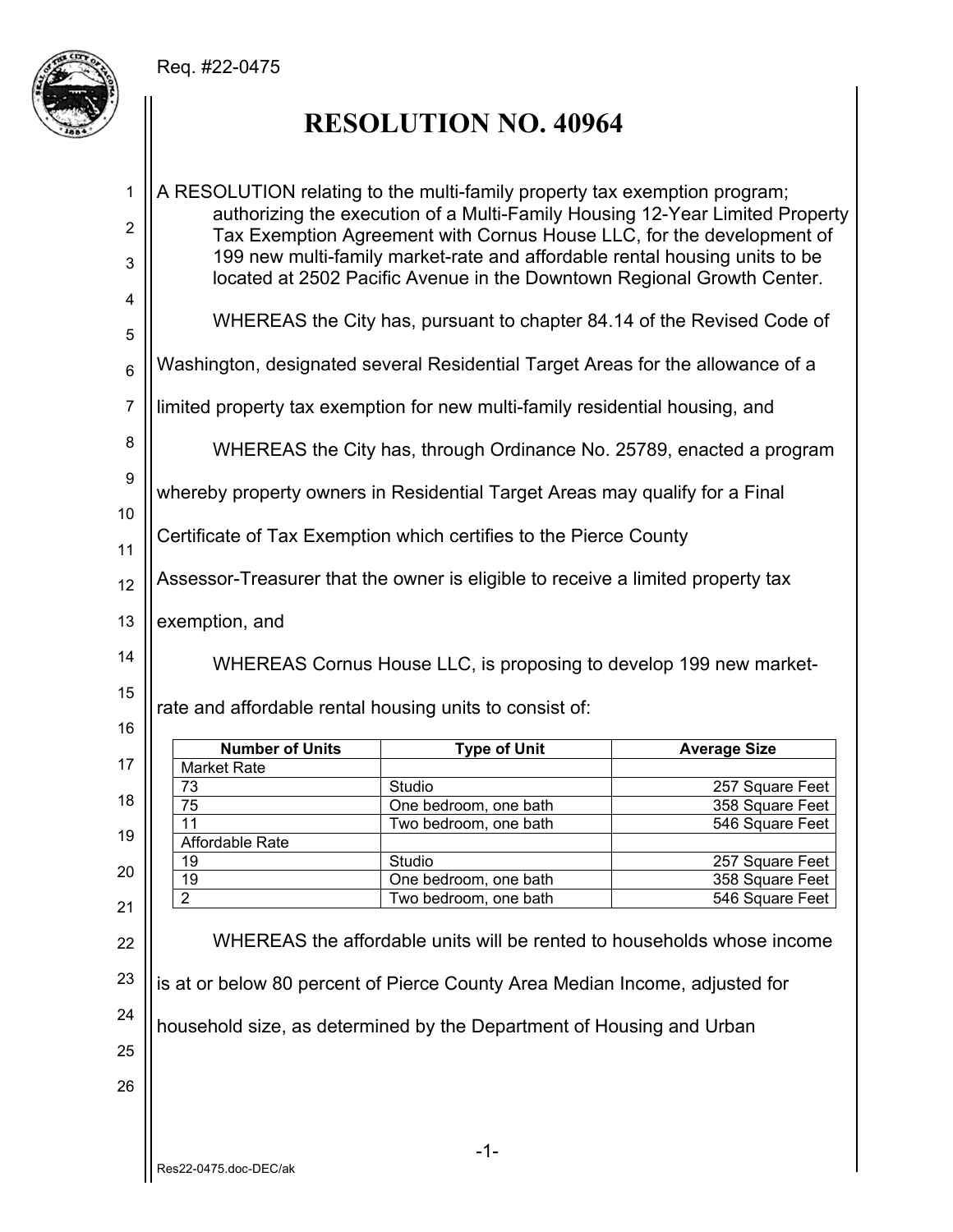

| $\mathbf{1}$            | Development on an annual basis, and rent will be capped at 30 percent of those     |
|-------------------------|------------------------------------------------------------------------------------|
| $\overline{\mathbf{c}}$ | income levels, adjusted annually, and                                              |
| 3<br>4                  | WHEREAS the project will also include 1,776 square feet of retail space, as        |
| 5                       | well as six on-site residential parking stalls, and                                |
| 6                       | WHEREAS the Director of Community and Economic Development has                     |
| $\overline{7}$          | reviewed the proposed property tax exemption and recommends that a conditional     |
| 8                       | property tax exemption be awarded for the property located at 2502 Pacific Avenue  |
| 9<br>10                 | in the Downtown Regional Growth Center, as more particularly described in the      |
| 11                      | attached Exhibit "A"; Now, Therefore,                                              |
| 12                      | BE IT RESOLVED BY THE COUNCIL OF THE CITY OF TACOMA:                               |
| 13                      | Section 1. That the City Council does hereby approve and authorize a               |
| 14                      | conditional property tax exemption, for a period of 12 years, to Cornus House LLC, |
| 15<br>16                | for the property located at 2502 Pacific Avenue in the Downtown Regional Growth    |
| 17                      | Center, as more particularly described in the attached Exhibit "A."                |
| 18                      |                                                                                    |
| 19                      |                                                                                    |
| 20                      |                                                                                    |
| 21                      |                                                                                    |
| 22                      |                                                                                    |
| 23                      |                                                                                    |
| 24                      |                                                                                    |
| 25                      |                                                                                    |
| 26                      |                                                                                    |
|                         | $-2-$<br>Res22-0475 doc-DEC/ak                                                     |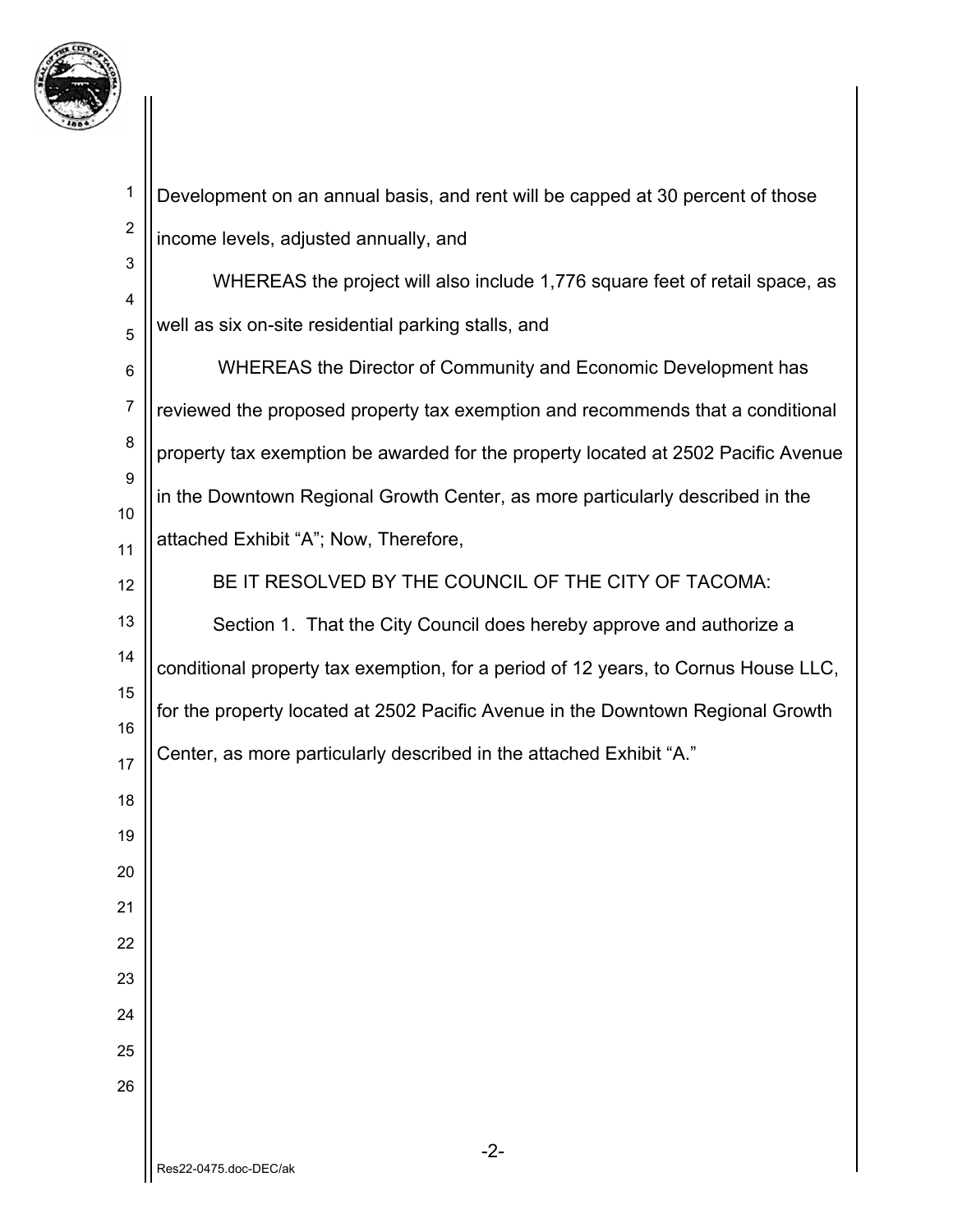

| $\mathbf 1$             |                                                                                 | Section 2. That the proper officers of the City are authorized to execute a |  |
|-------------------------|---------------------------------------------------------------------------------|-----------------------------------------------------------------------------|--|
| $\boldsymbol{2}$        | Multi-Family Housing 12-Year Limited Property Tax Exemption Agreement with      |                                                                             |  |
| 3                       | Cornus House LLC, said document to be substantially in the form of the proposed |                                                                             |  |
| 4                       | agreement on file in the office of the City Clerk.                              |                                                                             |  |
| 5                       |                                                                                 |                                                                             |  |
| $\,6$<br>$\overline{7}$ | Adopted _______________________                                                 |                                                                             |  |
| 8                       |                                                                                 | Mayor                                                                       |  |
| 9                       | Attest:                                                                         |                                                                             |  |
| 10                      |                                                                                 |                                                                             |  |
| 11                      | <b>City Clerk</b>                                                               |                                                                             |  |
| 12                      | Approved as to form:                                                            | Legal description approved:                                                 |  |
| 13                      |                                                                                 |                                                                             |  |
| 14                      | Deputy City Attorney                                                            | <b>Chief Surveyor</b>                                                       |  |
| 15                      |                                                                                 | <b>Public Works Department</b>                                              |  |
| 16                      |                                                                                 |                                                                             |  |
| 17                      |                                                                                 |                                                                             |  |
| 18                      |                                                                                 |                                                                             |  |
| 19<br>20                |                                                                                 |                                                                             |  |
| 21                      |                                                                                 |                                                                             |  |
| 22                      |                                                                                 |                                                                             |  |
| 23                      |                                                                                 |                                                                             |  |
| 24                      |                                                                                 |                                                                             |  |
| 25                      |                                                                                 |                                                                             |  |
| 26                      |                                                                                 |                                                                             |  |
|                         |                                                                                 |                                                                             |  |
|                         | Res22-0475.doc-DEC/ak                                                           | $-3-$                                                                       |  |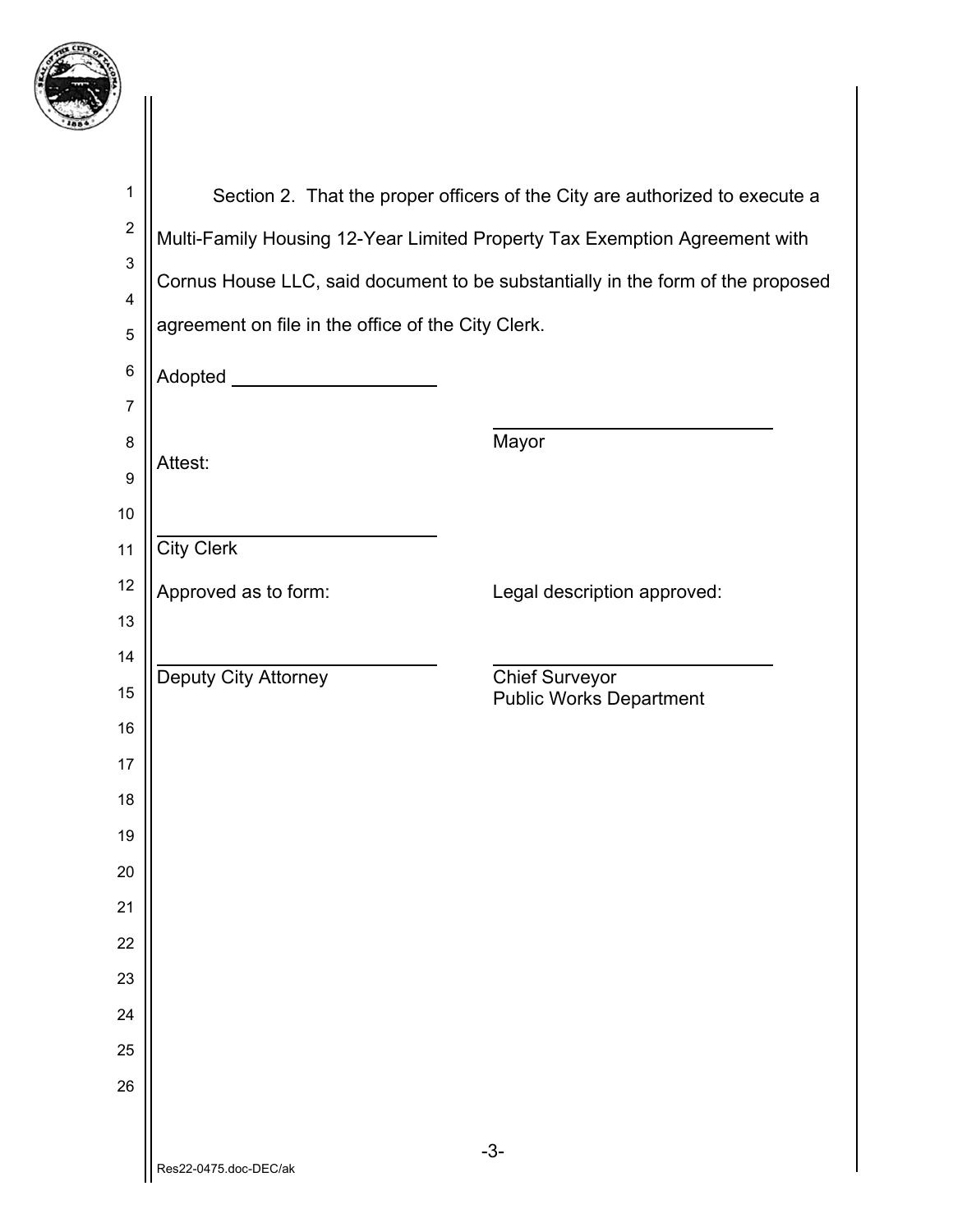|                | <b>EXHIBIT "A"</b>                                                                                                                                                      |
|----------------|-------------------------------------------------------------------------------------------------------------------------------------------------------------------------|
| 1              | <b>LEGAL DESCRIPTION</b>                                                                                                                                                |
| $\overline{2}$ |                                                                                                                                                                         |
| 3              | Tax Parcel: 2025040011                                                                                                                                                  |
| 4              | Legal Description:                                                                                                                                                      |
| 5              | A PORTION OF THE SOUTHEAST QUARTER OF THE NORTHWEST                                                                                                                     |
| 6              | QUARTER OF SECTION 09, TOWNSHIP 20 NORTH, RANGE 03 EAST,<br>W. M., BEING MORE PARTICULARLY DESCRIBED AS FOLLOWS:                                                        |
| $\overline{7}$ | LOTS 1, 2, 3, AND 4, AND THE NORTHERLY 3 INCHES OF LOT 5, ALL                                                                                                           |
| 8              | IN BLOCK 2504, THE TACOMA LAND COMPANY'S FIRST ADDITION                                                                                                                 |
| 9<br>10        | TO TACOMA, W.T., ACCORDING TO THE PLAT FIELD FOR RECORD<br>JULY 7, 1884, IN PIERCE COUNTY, WASHINGTON.                                                                  |
| 11             | SITUATE IN THE CITY OF TACOMA, COUNTY OF PIERCE, STATE OF                                                                                                               |
| 12             | <b>WASHINGTON.</b>                                                                                                                                                      |
| 13             | Tax Parcel: 2025040032                                                                                                                                                  |
| 14             |                                                                                                                                                                         |
| 15             | Legal Description:                                                                                                                                                      |
| 16             | A PORTION OF THE SOUTHEAST QUARTER OF THE NORTHWEST<br>QUARTER OF SECTION 09, TOWNSHIP 20 NORTH, RANGE 03 EAST,<br>W. M., BEING MORE PARTICULARLY DESCRIBED AS FOLLOWS: |
| 17<br>18       | THAT PORTION OF LOTS 5, 6, 7, AND 8, BLOCK 2504, THE TACOMA<br>LAND COMPANY'S FIRST ADDITION TO TACOMA, W.T., ACCORDING                                                 |
| 19             | TO THE PLAT FILED FOR RECORD JULY 7, 1884, IN PIERCE<br><b>COUNTY, WASHINGTON:</b>                                                                                      |
| 20             | EXCEPT THE NORTHERLY 3 INCHES OF SAID LOT 5;                                                                                                                            |
| 21             | LYING NORTHERLY OF THE FOLLOWING DESCRIBED LINE:                                                                                                                        |
| 22             |                                                                                                                                                                         |
| 23             | COMMENCING AT THE SOUTHWEST CORNER OF SAID NORTHERLY<br>3 INCHES OF SAID LOT 5;                                                                                         |
| 24             | THENCE SOUTH 07°20'04" EAST ALONG THE WEST LINE OF SAID                                                                                                                 |
| 25<br>26       | BLOCK 2504 A DISTANCE OF 81.07 FEET TO THE TRUE POINT OF<br>BEGINNING AND THE BEGINNING OF A NON-TANGENT CURVE                                                          |
|                |                                                                                                                                                                         |
|                | $-4-$<br>Res22-0475 doc-DEC/ak                                                                                                                                          |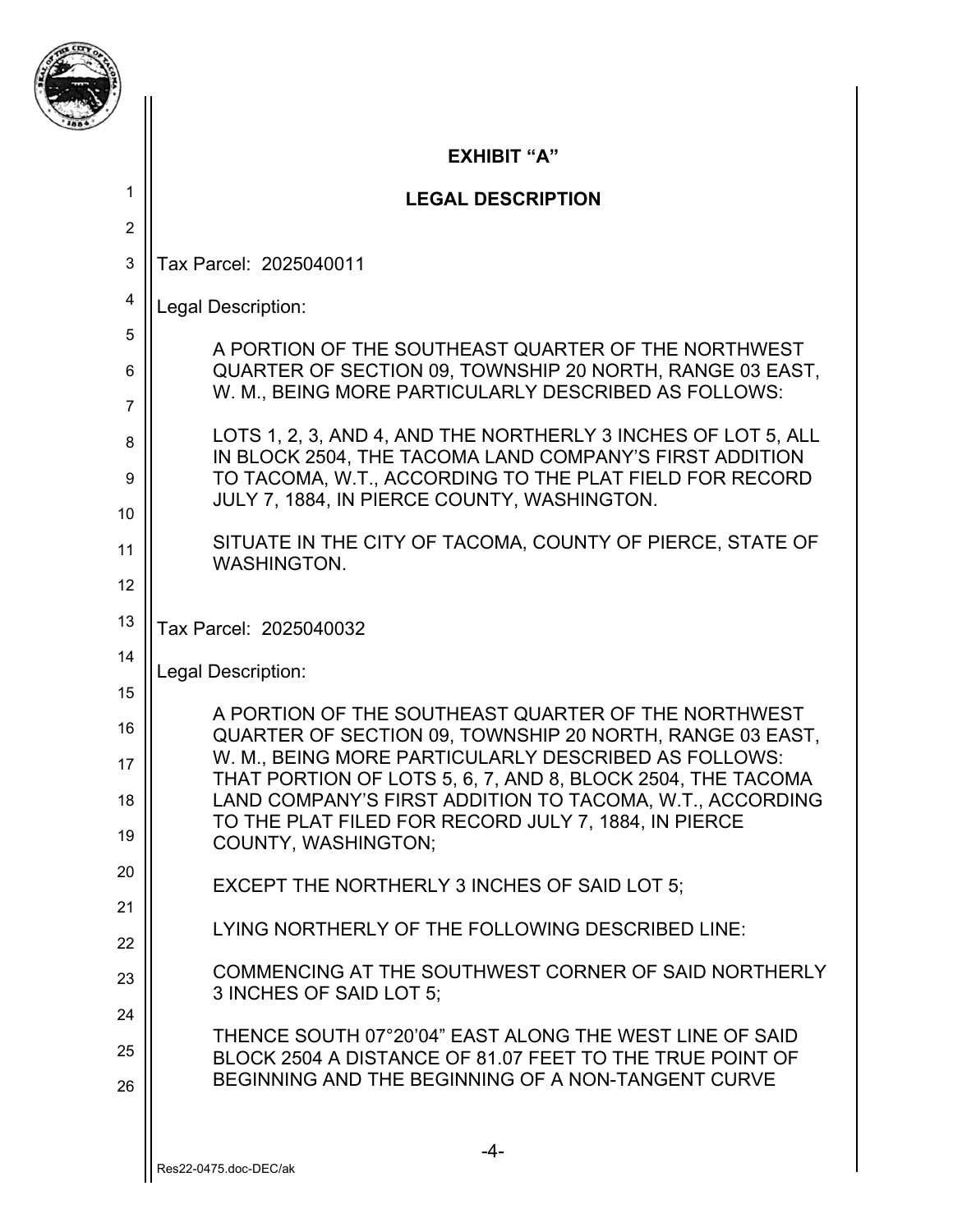

| 1<br>$\overline{2}$ | FROM WHICH THE RADIUS POINT BEARS SOUTH 26°09'33" EAST A<br>DISTANCE OF 1,272.54 FEET:                               |
|---------------------|----------------------------------------------------------------------------------------------------------------------|
| 3                   | THENCE NORTHEASTERLY ALONG THE ARC OF SAID CURVE,<br>THROUGH A CENTRAL ANGLE OF 05°36'50" A DISTANCE OF 124.68       |
| 4                   | FEET TO THE EAST LINE OF SAID BLOCK 2504 AND THE END OF<br>THIS LINE DESCRIPTION.                                    |
| 5                   | EXCEPTING THEREFORM THAT PORTION CONVEYED TO THE CITY                                                                |
| 6<br>$\overline{7}$ | OF TACOMA BY DEED RECORDED UNDER AUDITOR'S FEE NUMBER<br>201403100133.                                               |
| 8<br>9              | ALSO EXCEPTING THEREFROM, TO BE RETAINED AS RIGHT OF<br>WAY, ALL THAT PORTION DESCRIBED AS FOLLOWS:                  |
| 10                  | ALL THAT PORTION OF THE AFOREMENTIONED PARCEL 'A' LYING<br>SOUTHEASTERLY OF THE FOLLOWING DECRIBED LINE;             |
| 11                  |                                                                                                                      |
| 12                  | BEGINNING AT THE NORTHEAST CORNER OF THE NORTHERLY 3<br>INCHES OF SAID LOT 5, SAID POINT BEING A POINT OF TANGENCY   |
| 13                  | WITH A 25.00 FOOT RADIUS CURVE TO THE RIGHT AND FROM<br>WHICH THE CENTER BEARS SOUTH 82°40'30" WEST;                 |
| 14<br>15            | THENCE SOUTHWESTERLY ALONG SAID CURVE THROUGH A                                                                      |
| 16                  | CENTRAL ANGLE 41°45'36" AN ARC DISTANCE OF 18.22 FEET;<br>THENCE SOUTH 34°24'08" WEST A DISTANCE OF 24.18 FEET TO A  |
| 17                  | POINT OF TANGENCY WITH A 30.00 FOOT RADIUS CURVE TO THE<br>LEFT:                                                     |
| 18                  | THENCE SOUTHERLY ALONG SAID CURVE THROUGH A CENTRAL                                                                  |
| 19                  | ANGLE OF 40°56'49" A DISTANCE OF 21.44 FEET TO A POINT OF<br>THE SOUTHERLY LINE OF SAID PARCEL 'A', SAID POINT BEING |
| 20                  | SOUTH 68°10'46" WEST ALONG A CHORD DISTANCE OF 5.27 FEET<br>FROM THE SOUTHEASTERLY CORNER OF SAID PARCEL 'A'.        |
| 21                  |                                                                                                                      |
| 22                  | SITUATE IN THE CITY OF TACOMA, COUNTY OF PIERCE, STATE OF<br><b>WASHINGTON.</b>                                      |
| 23                  |                                                                                                                      |
| 24<br>25            |                                                                                                                      |
| 26                  |                                                                                                                      |
|                     |                                                                                                                      |
|                     | $-5-$                                                                                                                |
|                     | Res22-0475.doc-DEC/ak                                                                                                |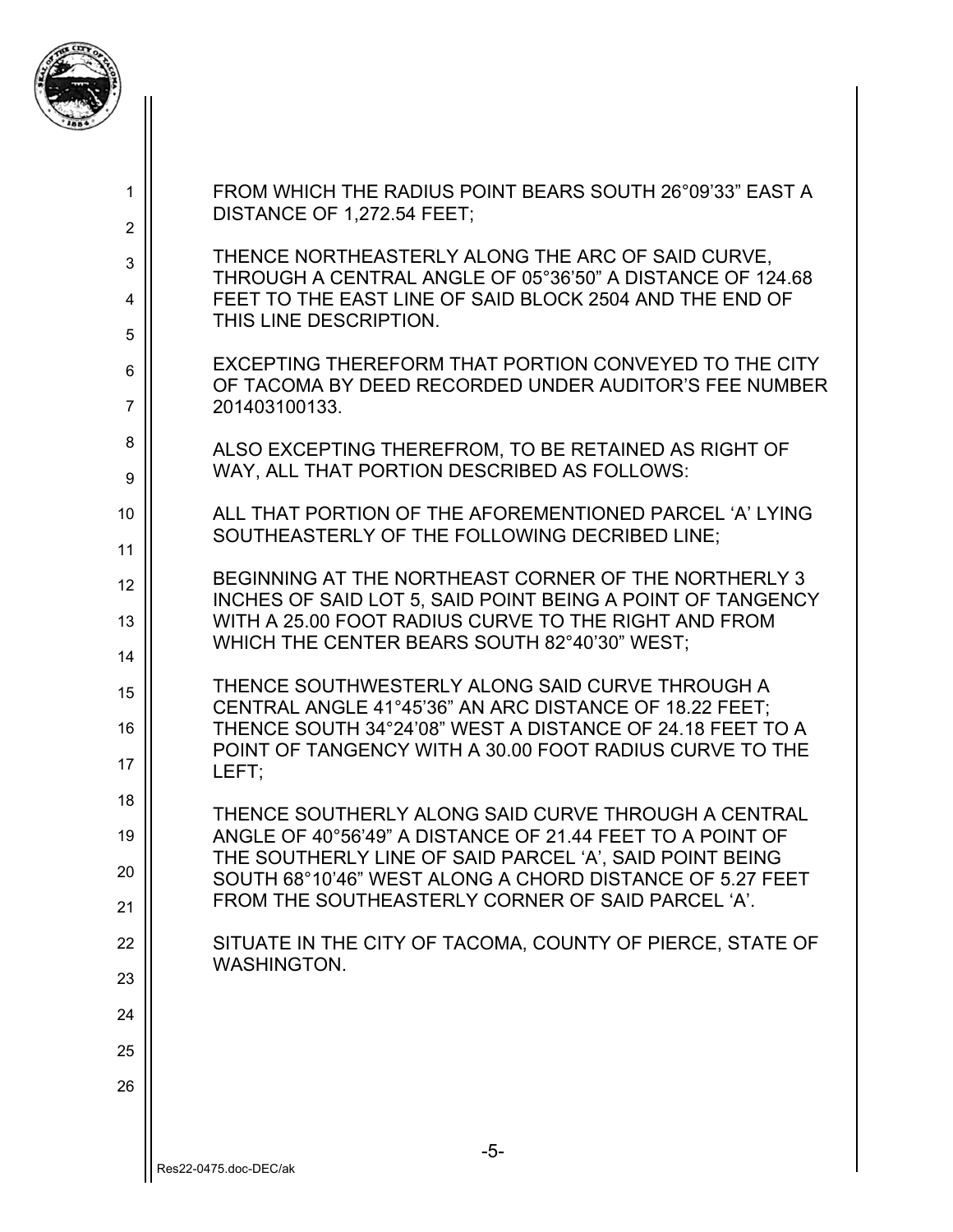

4

5

6

7

8

9

17

18

19

20

21

22

23

24

25

1 Tax Parcel: 2025050042

#### 2 Legal Description:

THAT PORTION OF THE SOUTHEAST QUARTER OF THE NORTHWEST QUARTER OF SECTION 09, TOWNSHIP 20 NORTH, RANGE 03 EAST, W. M., BEING MORE PARTICULARLY DESCRIBED AS FOLLOWS:

LOTS 7 TO 10, INCLUSIVE, BLOCK 2505, THE TACOMA LAND COMPANY'S FIRST ADDITION TO TACOMA, W.T., ACCORDING TO THE PLAT FILED FOR RECORD JULY 7, 1884, IN PIERCE COUNTY, WASHINGTON, LYING NORTHERLY OF THE FOLLOWING DESCRIBED LINE:

10 11 12 13 COMMENCING AT THE NORTHEAST CORNER OF SAID LOT 7; THENCE SOUTH 07°21'29" EAST, ALONG THE EAST LINE OF SAID BLOCK 2505, A DISTANCE OF 45.85 FEET TO THE TRUE POINT OF BEGINNING AND THE BEGINNING OF A NON-TANGENT CURVE FROM WHICH THE RADIUS POINT BEARS SOUTH 28°21'17" EAST A DISTANCE OF 1,171.28 FEET;

14 15 16 THENCE SOUTHWESTERLY, ALONG THE ARC OF SAID CURVE, THROUGH A CENTRAL ANGLE OF 6°25'46" A DISTANCE OF 131.44 FEET TO THE WEST LINE OF SAID BLOCK 2505 AND THE TERMINUS OF THIS DESCRIBED LINE.

SITUATE IN THE CITY OF TACOMA, COUNTY OF PIERCE, STATE OF WASHINGTON.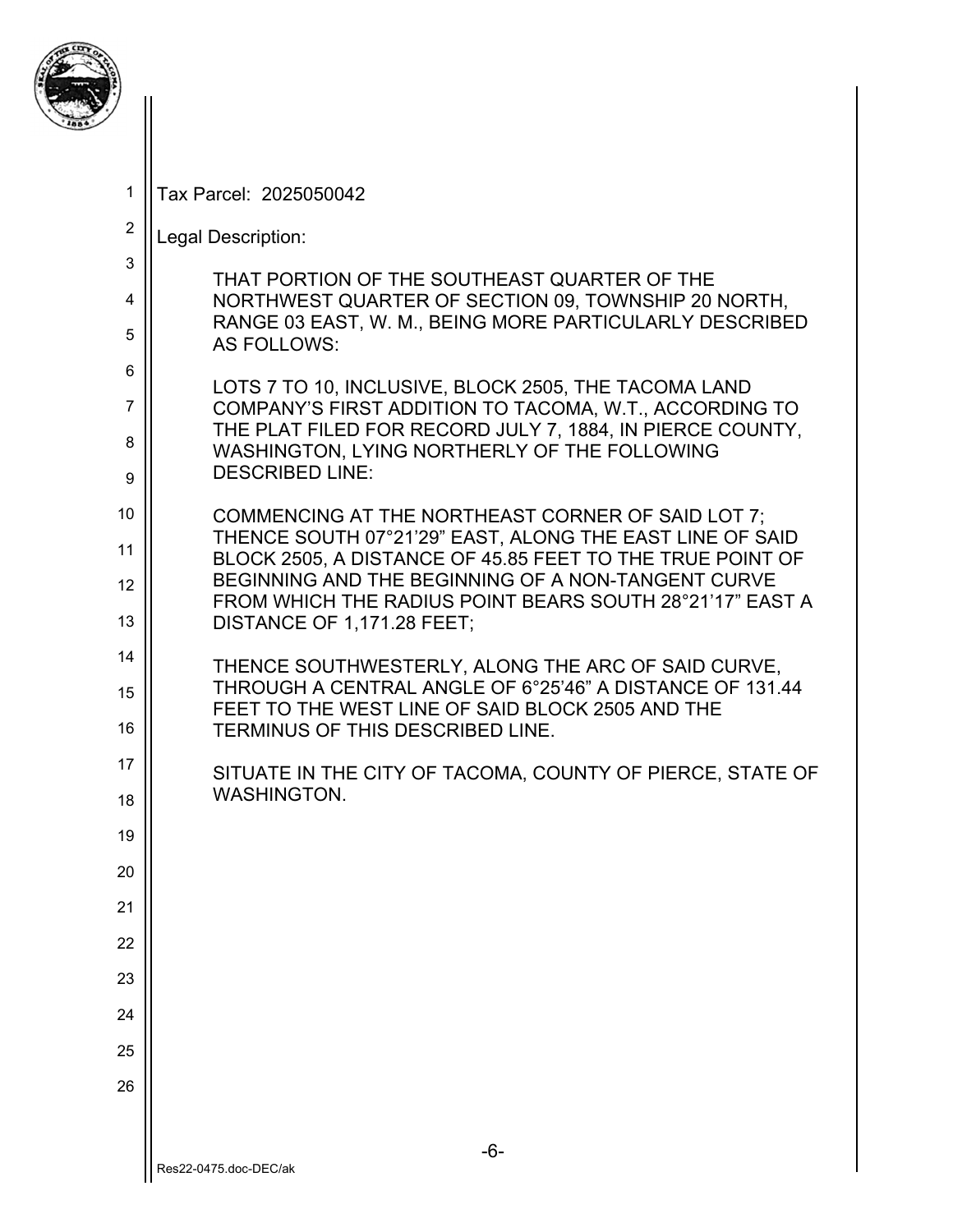

# **RESOLUTION NO. 40965**

| 1<br>2<br>3         | A RESOLUTION relating to the multi-family property tax exemption program;<br>authorizing the execution of a Multi-Family Housing Eight-Year Limited<br>Property Tax Exemption Agreement with TLF 13th & Fawcett, LLC and<br>TLF 1318 Court D, LLC, for the development of 277 new multi-family market- |                                                                              |                                                                                  |
|---------------------|--------------------------------------------------------------------------------------------------------------------------------------------------------------------------------------------------------------------------------------------------------------------------------------------------------|------------------------------------------------------------------------------|----------------------------------------------------------------------------------|
| 4                   | rate rental housing units to be located at 1301 Fawcett Avenue in the<br>Downtown Regional Growth Center.                                                                                                                                                                                              |                                                                              |                                                                                  |
| 5                   | WHEREAS the City has, pursuant to chapter 84.14 of the Revised Code of                                                                                                                                                                                                                                 |                                                                              |                                                                                  |
| $\,6$               | Washington, designated several Residential Target Areas for the allowance of a                                                                                                                                                                                                                         |                                                                              |                                                                                  |
| $\overline{7}$<br>8 |                                                                                                                                                                                                                                                                                                        | limited property tax exemption for new multi-family residential housing, and |                                                                                  |
| 9                   |                                                                                                                                                                                                                                                                                                        | WHEREAS the City has, through Ordinance No. 25789, enacted a program         |                                                                                  |
| 10                  |                                                                                                                                                                                                                                                                                                        | whereby property owners in Residential Target Areas may qualify for a Final  |                                                                                  |
| 11                  | Certificate of Tax Exemption which certifies to the Pierce County                                                                                                                                                                                                                                      |                                                                              |                                                                                  |
| 12                  | Assessor-Treasurer that the owner is eligible to receive a limited property tax                                                                                                                                                                                                                        |                                                                              |                                                                                  |
| 13<br>14            | exemption, and                                                                                                                                                                                                                                                                                         |                                                                              |                                                                                  |
| 15                  | WHEREAS TLF 13th & Fawcett, LLC and TLF 1318 Court D, LLC, are                                                                                                                                                                                                                                         |                                                                              |                                                                                  |
| 16                  | proposing to develop 277 new market-rate rental housing units to consist of:                                                                                                                                                                                                                           |                                                                              |                                                                                  |
| 17                  | <b>Number of Units</b>                                                                                                                                                                                                                                                                                 | <b>Type of Unit</b>                                                          | <b>Average Size</b>                                                              |
| 18                  | <b>Market Rate</b><br>58                                                                                                                                                                                                                                                                               | Studio                                                                       | 587 Square Feet                                                                  |
|                     | 140                                                                                                                                                                                                                                                                                                    | One bedroom, one bath                                                        | 711-1,124 Square Feet                                                            |
| 19                  | 79                                                                                                                                                                                                                                                                                                     | Two bedroom, two bath                                                        | 1,214 Square Feet                                                                |
| 20                  |                                                                                                                                                                                                                                                                                                        | as well as 292 on-site residential parking stalls, and                       |                                                                                  |
| 21                  |                                                                                                                                                                                                                                                                                                        |                                                                              |                                                                                  |
| 22                  | WHEREAS the Director of Community and Economic Development has                                                                                                                                                                                                                                         |                                                                              |                                                                                  |
| 23                  | reviewed the proposed property tax exemption and recommends that a conditional                                                                                                                                                                                                                         |                                                                              |                                                                                  |
| 24                  | property tax exemption be awarded for the property located at 1301 Fawcett                                                                                                                                                                                                                             |                                                                              |                                                                                  |
| 25                  |                                                                                                                                                                                                                                                                                                        |                                                                              | Avenue in the Downtown Regional Growth Center, as more particularly described in |
| 26                  | the attached Exhibit "A"; Now, Therefore,                                                                                                                                                                                                                                                              |                                                                              |                                                                                  |
|                     | Res22-0456.doc-DEC/ak                                                                                                                                                                                                                                                                                  | $-1-$                                                                        |                                                                                  |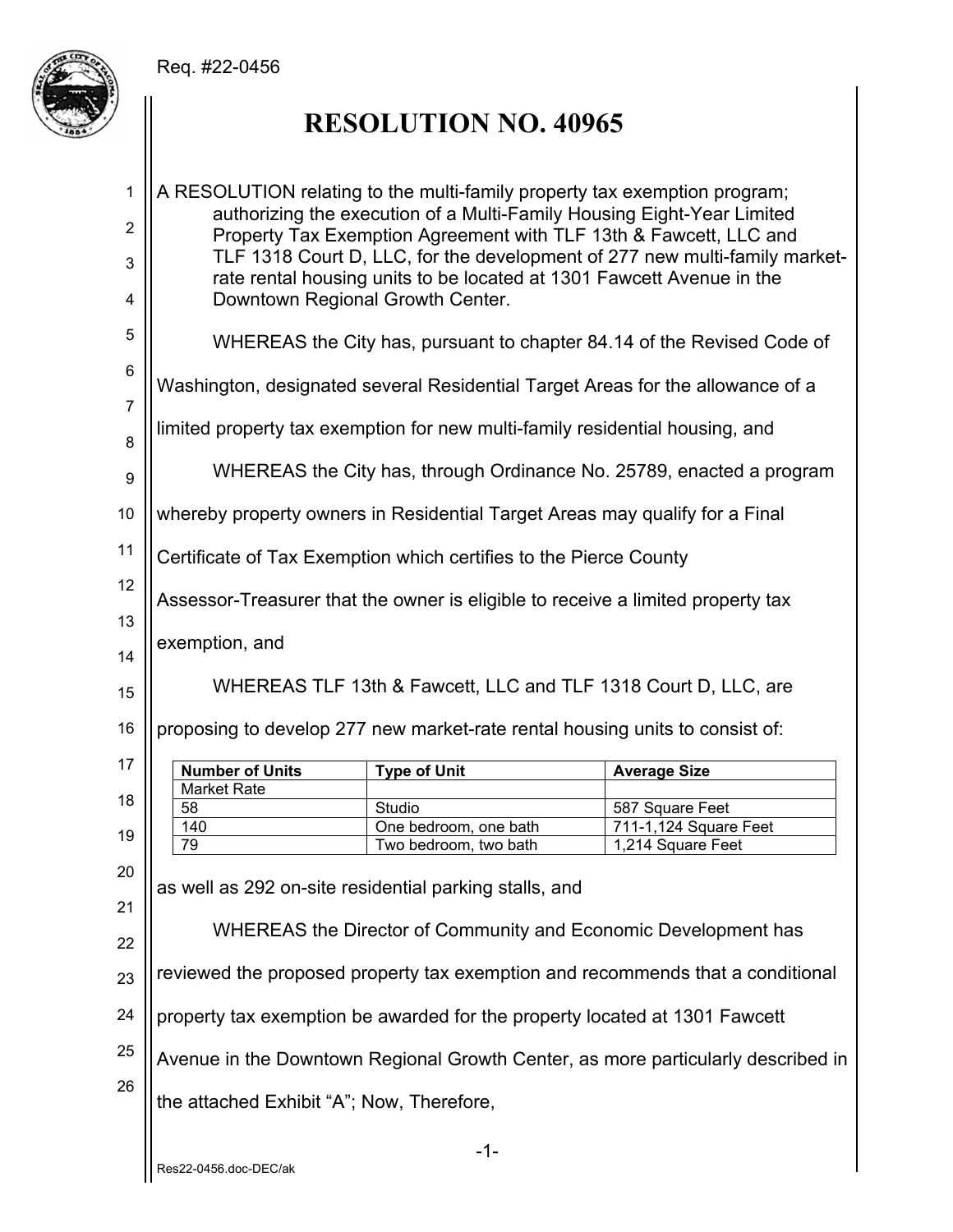

| 7                 |                                                                                |                                                                                       |  |
|-------------------|--------------------------------------------------------------------------------|---------------------------------------------------------------------------------------|--|
|                   | BE IT RESOLVED BY THE COUNCIL OF THE CITY OF TACOMA:                           |                                                                                       |  |
| 1                 | Section 1. That the City Council does hereby approve and authorize a           |                                                                                       |  |
| $\overline{2}$    | conditional property tax exemption, for a period of eight years, to TLF 13th & |                                                                                       |  |
| $\mathbf{3}$<br>4 |                                                                                | Fawcett, LLC and TLF 1318 Court D, LLC, for the property located at 1301 Fawcett      |  |
| 5                 |                                                                                | Avenue in the Downtown Regional Growth Center, as more particularly described in      |  |
| $\,6$             | the attached Exhibit "A."                                                      |                                                                                       |  |
| $\boldsymbol{7}$  |                                                                                | Section 2. That the proper officers of the City are authorized to execute a           |  |
| 8                 |                                                                                | Multi-Family Housing Eight-Year Limited Property Tax Exemption Agreement with         |  |
| 9                 |                                                                                | TLF 13th & Fawcett, LLC and TLF 1318 Court D, LLC, said document to be                |  |
| 10<br>11          |                                                                                | substantially in the form of the proposed agreement on file in the office of the City |  |
| 12                | Clerk.                                                                         |                                                                                       |  |
| 13                |                                                                                |                                                                                       |  |
| 14                | Adopted                                                                        |                                                                                       |  |
| 15                |                                                                                |                                                                                       |  |
| 16                | Attest:                                                                        | Mayor                                                                                 |  |
| 17                |                                                                                |                                                                                       |  |
| 18                | <b>City Clerk</b>                                                              |                                                                                       |  |
| 19<br>20          |                                                                                |                                                                                       |  |
| 21                | Approved as to form:                                                           | Legal description approved:                                                           |  |
| 22                |                                                                                |                                                                                       |  |
| 23                | <b>Deputy City Attorney</b>                                                    | <b>Chief Surveyor</b><br><b>Public Works Department</b>                               |  |
| 24                |                                                                                |                                                                                       |  |
| 25                |                                                                                |                                                                                       |  |
| 26                |                                                                                |                                                                                       |  |
|                   |                                                                                |                                                                                       |  |
|                   | Res22-0456.doc-DEC/ak                                                          | $-2-$                                                                                 |  |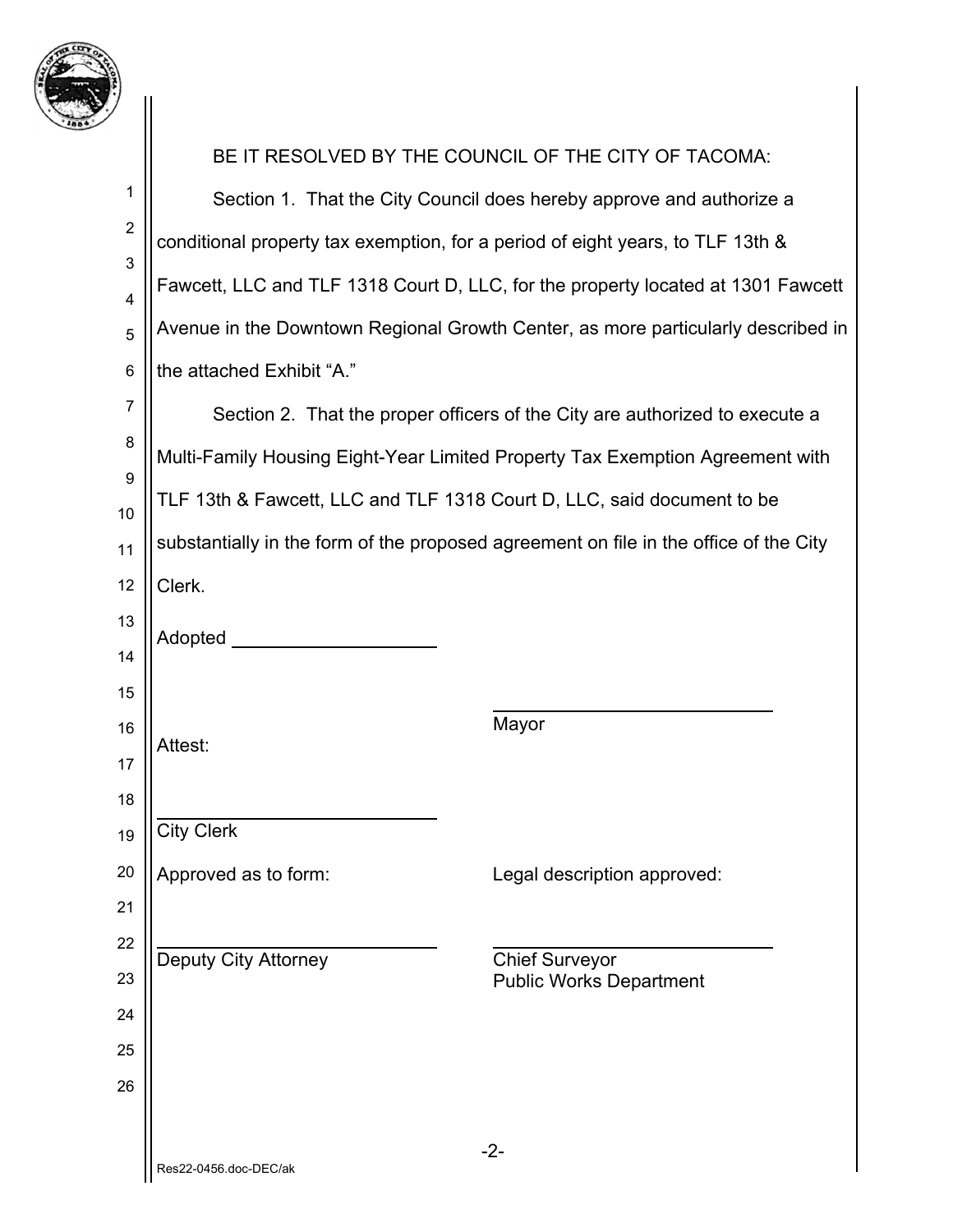

2

### **EXHIBIT "A"**

### **LEGAL DESCRIPTION**

3 4 Tax Parcels: 2013090020, 2013090010, 2013090030, 2013090040, 2013090051, 2013090061, 2013090070, 2013090080, 2013090090

5 Legal Description:

| 6  | A PORTION OF THE SOUTHWEST QUARTER OF THE NORTHWEST                                                         |
|----|-------------------------------------------------------------------------------------------------------------|
| 7  | QUARTER AND THE NORTHWEST QUARTER OF THE SOUTHWEST<br>QUARTER OF SECTION 4 AND THE SOUTHEAST OF THE         |
| 8  | NORTHEAST QUARTER AND NORTHEAST OF THE SOUTHEAST<br>QUARTER OF SECTION 5, TOWNSHIP 20 NORTH, RANGE 03 EAST, |
| 9  | W. M., BEING MORE PARTICULARLY DESCRIBED AS FOLLOWS:                                                        |
| 10 | LOTS 1 THROUGH 6, INCLUSIVE, BLOCK 1309, MAP OF NEW                                                         |
| 11 | TACOMA, WASHINGTON TERRITORY, ACCORDING TO THE PLAT<br>THEREOF RECORDED FEBRUARY 3, 1875, RECORDS OF PIERCE |
| 12 | COUNTY, WASHINGTON.                                                                                         |
| 13 | TOGETHER WITH LOTS 7, 8 AND 9, BLOCK 1309, MAP OF NEW                                                       |
| 14 | TACOMA, WASHINGTON TERRITORY, ACCORDING TO THE PLAT<br>THEREOF RECORDED FEBRUARY 3, 1875, RECORDS OF PIERCE |
| 15 | COUNTY, WASHINGTON.                                                                                         |
| 16 | (ALSO KNOWN AS PARCEL 'A' OF CITY OF TACOMA BOUNDARY                                                        |
| 17 | LINE ADJUSTMENT NO. LU21-0179, RECORDED UNDER<br>RECORDING NUMBER 202112015002, RECORDS OF PIERCE           |
| 18 | <b>COUNTY AUDITOR.)</b>                                                                                     |
| 19 | AND TOGETHER WITH LOTS 10, 11, AND 12, BLOCK 1309, MAP OF                                                   |
| 20 | NEW TACOMA, WASHINGTON TERRITORY, ACCORDING TO THE<br>PLAT THEREOF RECORDED FEBRUARY 3, 1875, RECORDS OF    |
| 21 | PIERCE COUNTY, WASHINGTON.                                                                                  |
| 22 | (ALSO KNOWN AS PARCEL 'B' OF CITY OF TACOMA BOUNDARY                                                        |
| 23 | LINE ADJUSTMENT NO. LU21-0179, RECORDED UNDER<br>RECORDING NUMBER 202112015002, RECORDS OF PIERCE           |
| 24 | <b>COUNTY AUDITOR.)</b>                                                                                     |
| 25 |                                                                                                             |
| 26 |                                                                                                             |
|    | -3-                                                                                                         |
|    |                                                                                                             |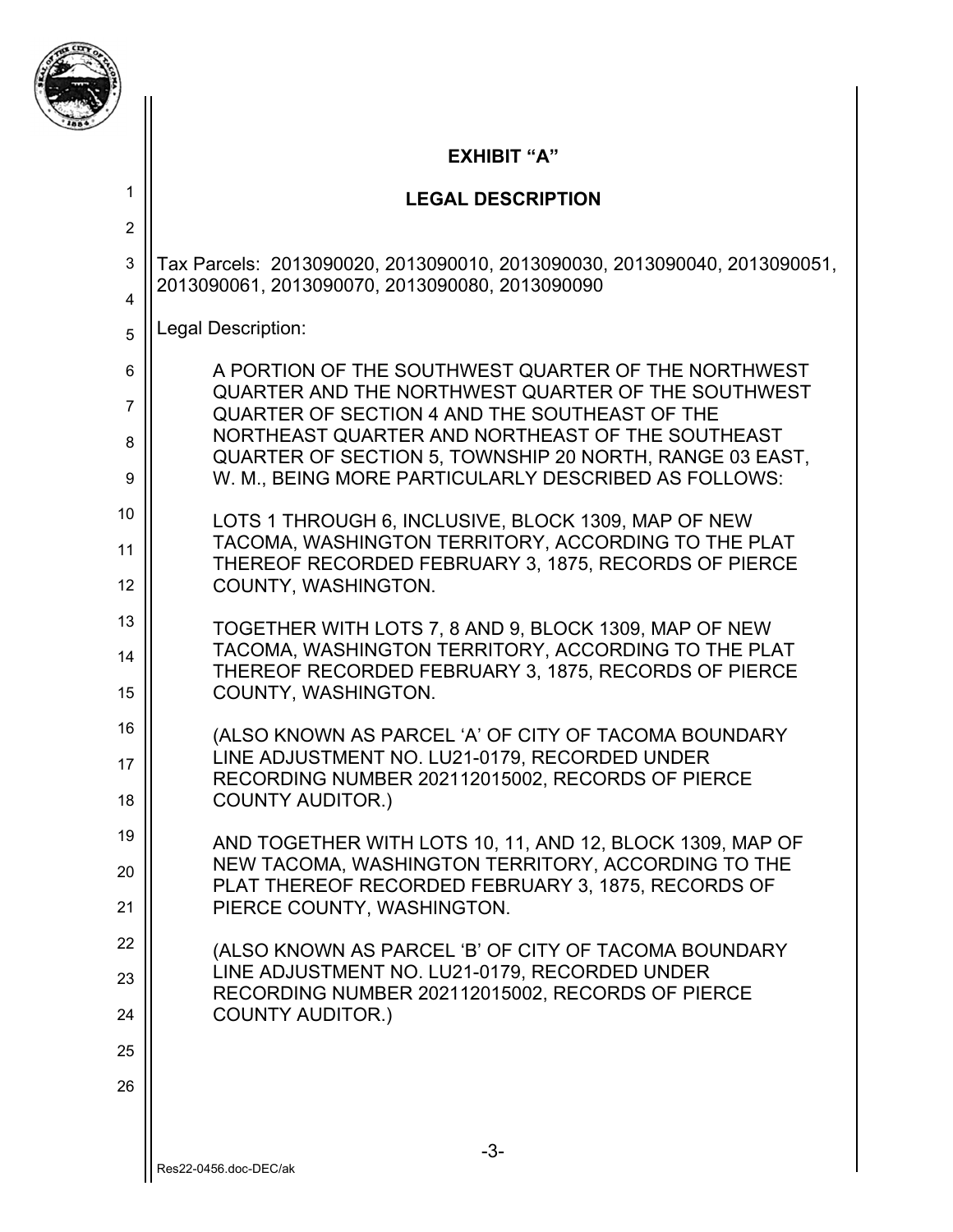

| $\mathbf{1}$        | AND TOGETHER WITH LOTS 13 THROUGH 18, INCLUSIVE, BLOCK<br>1309, MAP OF NEW TACOMA, WASHINGTON TERRITORY, |
|---------------------|----------------------------------------------------------------------------------------------------------|
| $\overline{2}$<br>3 | ACCORDING TO THE PLAT THEREOF RECORDED FEBRUARY 3,<br>1875, RECORDS OF PIERCE COUNTY, WASHINGTON.        |
| $\overline{4}$      |                                                                                                          |
| 5                   | SITUATE IN THE CITY OF TACOMA, COUNTY OF PIERCE, STATE OF<br>WASHINGTON.                                 |
| $6\phantom{1}6$     |                                                                                                          |
| $\overline{7}$      |                                                                                                          |
| 8                   |                                                                                                          |
| $\boldsymbol{9}$    |                                                                                                          |
| 10                  |                                                                                                          |
| 11                  |                                                                                                          |
| 12                  |                                                                                                          |
| 13                  |                                                                                                          |
| 14<br>15            |                                                                                                          |
| 16                  |                                                                                                          |
| 17                  |                                                                                                          |
| 18                  |                                                                                                          |
| 19                  |                                                                                                          |
| 20                  |                                                                                                          |
| 21                  |                                                                                                          |
| 22                  |                                                                                                          |
| 23                  |                                                                                                          |
| 24                  |                                                                                                          |
| 25                  |                                                                                                          |
| 26                  |                                                                                                          |
|                     | $-4-$                                                                                                    |
|                     | Res22-0456.doc-DEC/ak                                                                                    |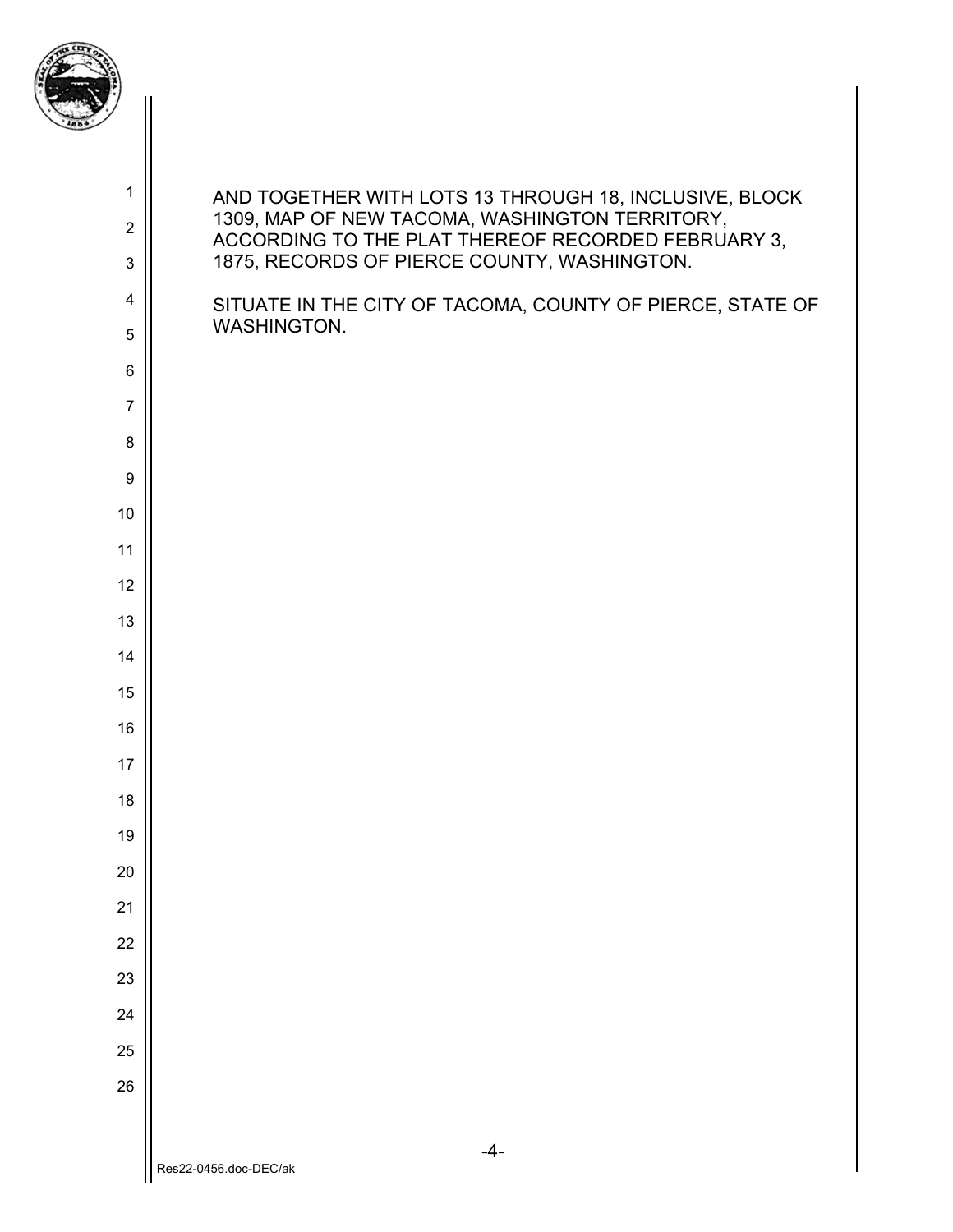

# **RESOLUTION NO. 40966**

-1- 1 2 3 4 5 6 7 8 9 10 11 12 13 14 15 16 17 18 19 20 21 22 23 24 25 26 A RESOLUTION relating to community, economic development, neighborhood, and community services; authorizing the submittal of the 2022-2023 Annual Action Plan to the U.S. Department of Housing and Urban Development; authorizing the execution of agreements with the Tacoma Community Redevelopment Authority, the City of Lakewood, and up to 20 agreements with individual contractors with federal money to support housing, community and economic development, and public service activities. WHEREAS submittal of the 2022-2023 Annual Action Plan will ensure that the City receives federal funds to manage its housing, community and economic development, neighborhood improvement, homeless assistance, and social service programs, and WHEREAS the Annual Action Plan outlines the City's use of Community Development Block Grant ("CDBG"), HOME Investment Partnerships Program ("HOME"), and Emergency Solutions Grant ("ESG") funds, and WHEREAS the Annual Action Plan is due to U.S. Department of Housing and Urban Development ("HUD") on or before the deadline of May 15, 2022, and WHEREAS the City anticipates receipt of the following estimated funding amounts for Program Year ("PY") 2022: (1) CDBG, in the amount of \$2,460,177; (2) HOME, in the amount of \$1,410,150; and (3) ESG, in the amount of \$215,615, and WHEREAS the City's share of the HOME program grant funds is estimated to be \$1,085,815, and Lakewood's share is estimated to be \$324,335, and WHEREAS, because of the uncertainty of final contract award amounts, staff would like the administrative authority to increase or decrease the funding of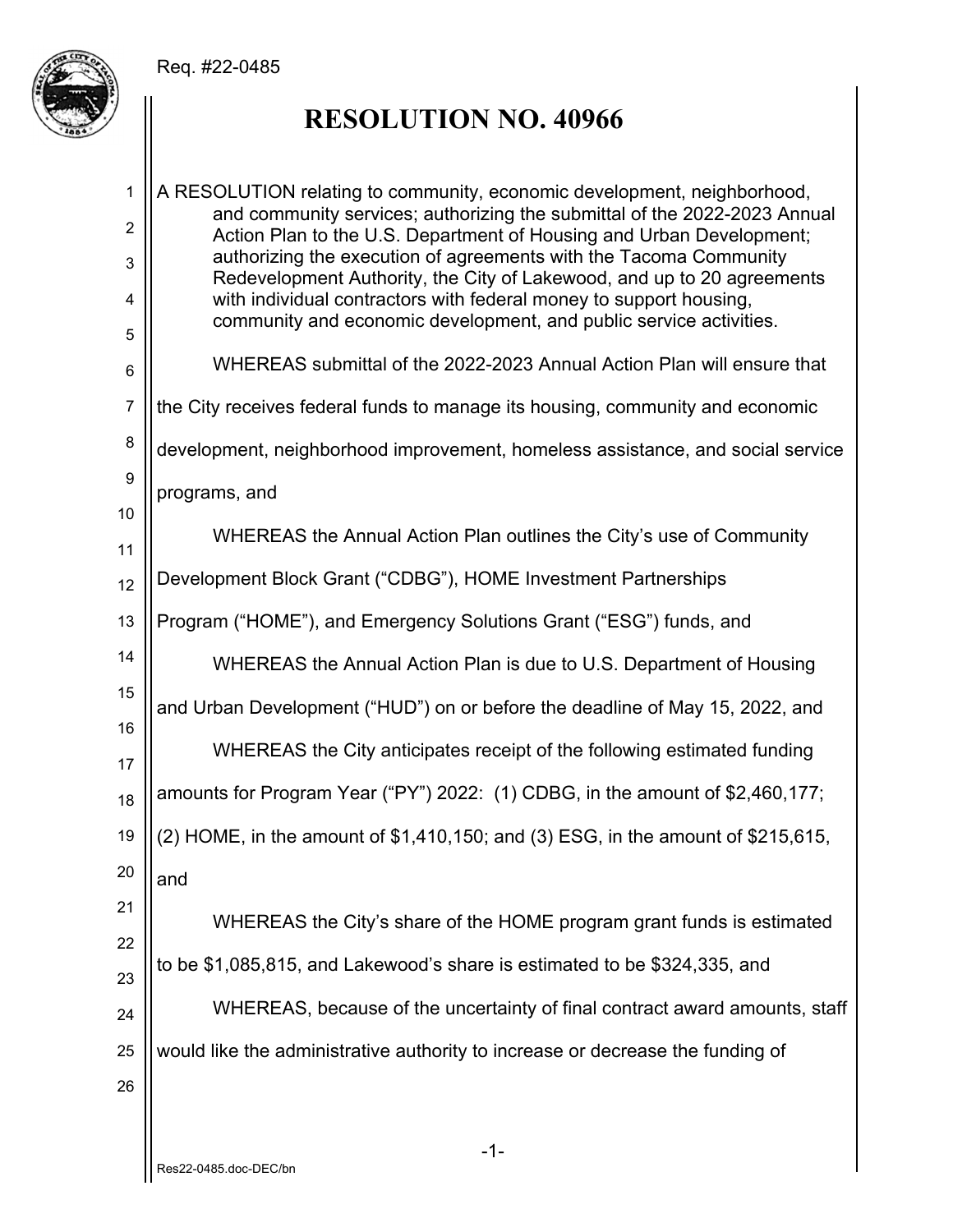

-2- 1 2 3 4 5 6 7 8 9 10 11 12 13 14 15 16 17 18 19 20 21 22 23 24 25 26 contracts upon receiving final PY 2022-2023 funding award amounts and participating consortium members annual percentage breakdown from HUD, and WHEREAS the Tacoma Community Redevelopment Authority ("TCRA") and Human Services Commission reviewed applications for funding and prepared funding recommendations based thereon, and WHEREAS funding recommendations were presented to the Community Vitality and Safety Committee on March 24, 2022, and to the City Council at the Study Session of April 5, 2022, and WHEREAS a public hearing on the recommendations was held on April 26, 2022, and the draft Annual Action Plan was available for public review for a period of 30 days, beginning on April 1, 2022, and ending on April 30, 2022, and WHEREAS the City Council is now requested to make its final funding decisions for submittal to HUD, and to authorize the execution of two agreements with the TCRA, and WHEREAS one agreement with the TCRA is for HOME funds in the amount of \$1,085,815, for the purpose of funding programs in support of permanent, affordable rental housing, supportive housing, administration, affordable homeownership housing, and down payment assistance; and the second is with the TCRA for CDBG funds in the amount of \$1,856,150, with \$492,035 for the purpose of funding programs in support of administration and \$1,364,115 in support of housing activities and administration, and WHEREAS the City Council is also requested to authorize a third Subrecipient Agreement under the HOME program with the City of Tacoma, City of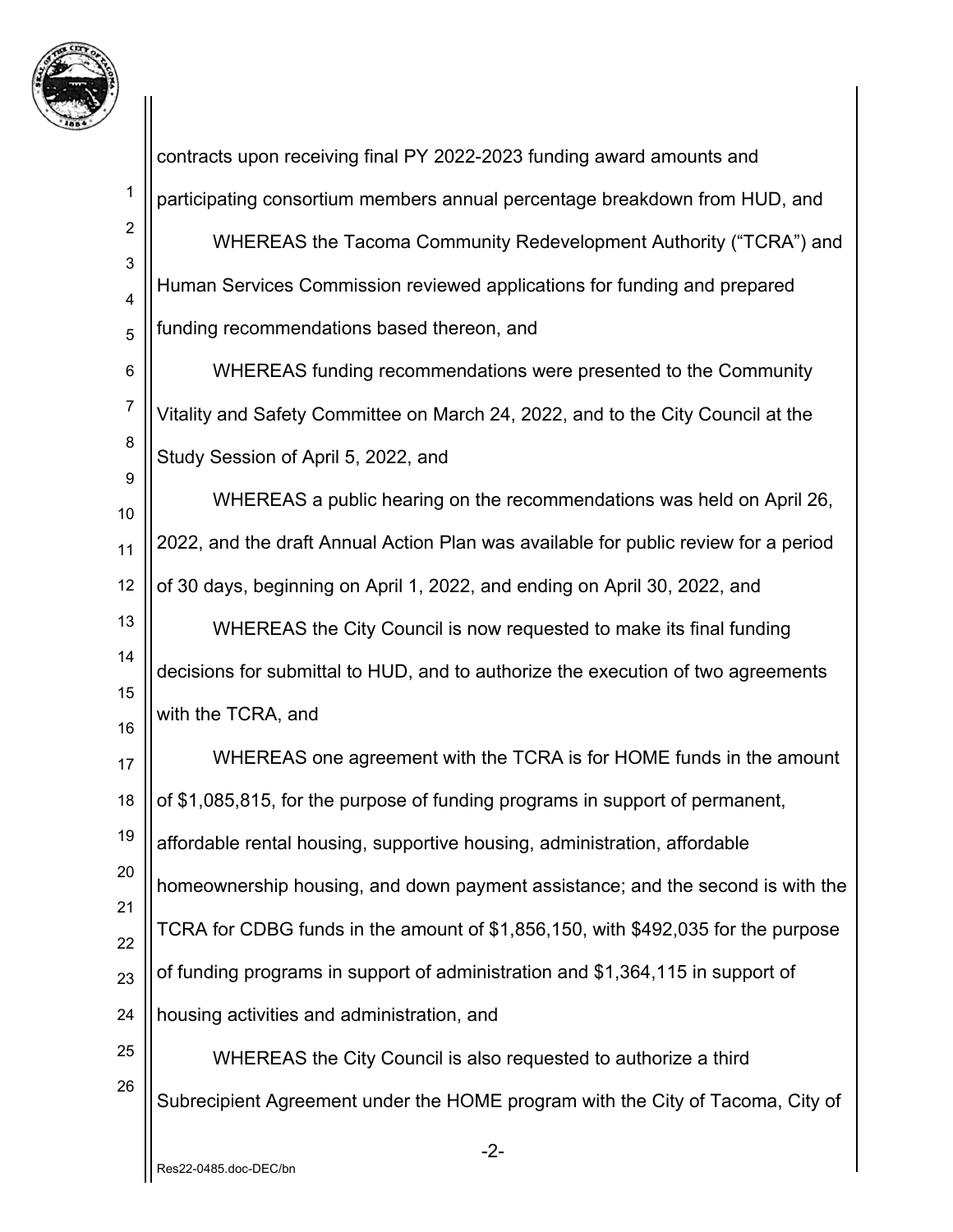

1 2 3 4 5 6 7 8 9 10 11 12 13 14 15 16 17 18 19 20 21 22 23 24 25 26 Lakewood, and the TCRA to administer and carry out HOME activities under the Tacoma-Lakewood Consortium in the amount of \$324,335, and WHEREAS up to 20 agreements will be executed with individual subrecipients and/or subcontractors, for use of CDBG monies in the amount of \$604,026 recommended for economic development and public service activities, and for use of ESG monies in the amount of \$215,615 recommended for emergency shelter administration, Homeless Management Information System Management ("HMIS"), and rapid re-housing; Now, Therefore, BE IT RESOLVED BY THE COUNCIL OF THE CITY OF TACOMA: Section 1. That the proper officers of the City are hereby authorized to submit, on or before the deadline of May 15, 2022, the 2022-2023 Annual Action Plan to the U.S. Department of Housing and Urban Development ("HUD") for funding for various agencies, said plan to be substantially in the form of the document on file in the office of the City Clerk. Section 2. That the proper officers of the City are hereby authorized to execute the following agreements with the Tacoma Community Redevelopment Authority: (1) an agreement for the Community Development Block Grant Program; and (2) an agreement for the HOME Investment Partnerships Program, for the purpose of funding housing development programs allocated under the City's Annual Action Plan, said agreements to be substantially in the form of the documents on file in the office of the City Clerk. Section 3. That the proper officers of the City are hereby authorized to execute up to 20 additional agreements, utilizing CDBG and ESG funding, for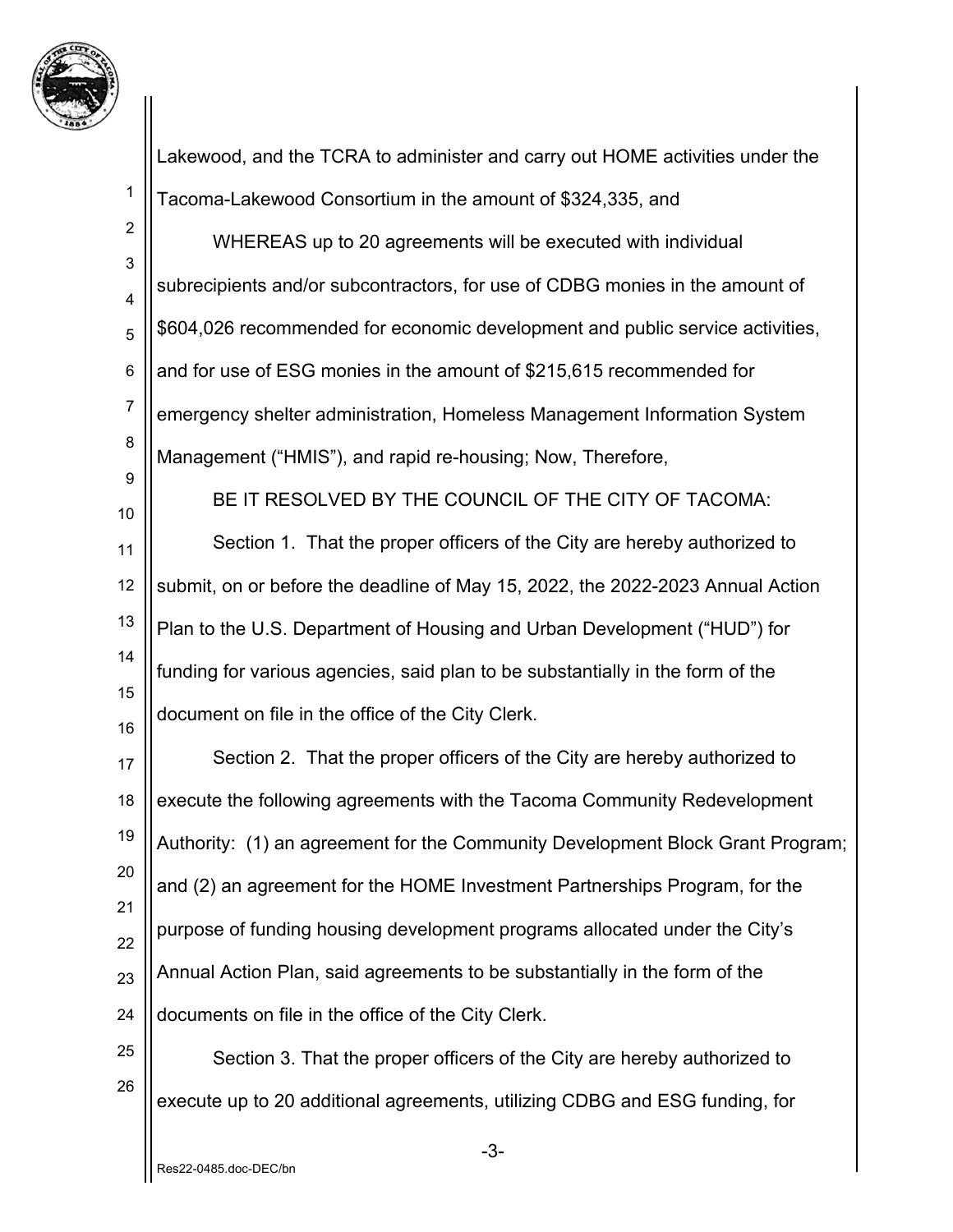

|                  | supportive housing, community and economic development, emergency shelter             |  |  |  |  |  |  |
|------------------|---------------------------------------------------------------------------------------|--|--|--|--|--|--|
| 1                | administration, Homeless Management Information System Management, rapid              |  |  |  |  |  |  |
| $\boldsymbol{2}$ | re-housing and public service activities.                                             |  |  |  |  |  |  |
| 3                | Section 4. That the proper officers of the City are hereby authorized to              |  |  |  |  |  |  |
| 4<br>5           | execute the HOME Consortium Subrecipient Agreement with the City of Lakewood          |  |  |  |  |  |  |
| $\,6$            | and the Tacoma Community Redevelopment Authority for the purpose of carrying          |  |  |  |  |  |  |
| $\overline{7}$   | out HOME activities under the Tacoma-Lakewood Consortium, said agreement to           |  |  |  |  |  |  |
| 8                | be substantially in the form of the document on file in the office of the City Clerk. |  |  |  |  |  |  |
| 9                |                                                                                       |  |  |  |  |  |  |
| 10               | Section 5. That the proper officers are hereby authorized to amend the draft          |  |  |  |  |  |  |
| 11               | contracts as necessary to conform to the final Program Year 2022-2023 contract        |  |  |  |  |  |  |
| 12               | award amounts and participating members annual percentage breakdown from              |  |  |  |  |  |  |
| 13               | HUD.                                                                                  |  |  |  |  |  |  |
| 14               |                                                                                       |  |  |  |  |  |  |
| 15               | Adopted                                                                               |  |  |  |  |  |  |
| 16               |                                                                                       |  |  |  |  |  |  |
| 17               | Mayor                                                                                 |  |  |  |  |  |  |
| 18               | Attest:                                                                               |  |  |  |  |  |  |
| 19<br>20         |                                                                                       |  |  |  |  |  |  |
| 21               | <b>City Clerk</b>                                                                     |  |  |  |  |  |  |
| 22               | Approved as to form:                                                                  |  |  |  |  |  |  |
| 23               |                                                                                       |  |  |  |  |  |  |
| 24               | Deputy City Attorney                                                                  |  |  |  |  |  |  |
| 25               |                                                                                       |  |  |  |  |  |  |
| 26               |                                                                                       |  |  |  |  |  |  |
|                  |                                                                                       |  |  |  |  |  |  |
|                  |                                                                                       |  |  |  |  |  |  |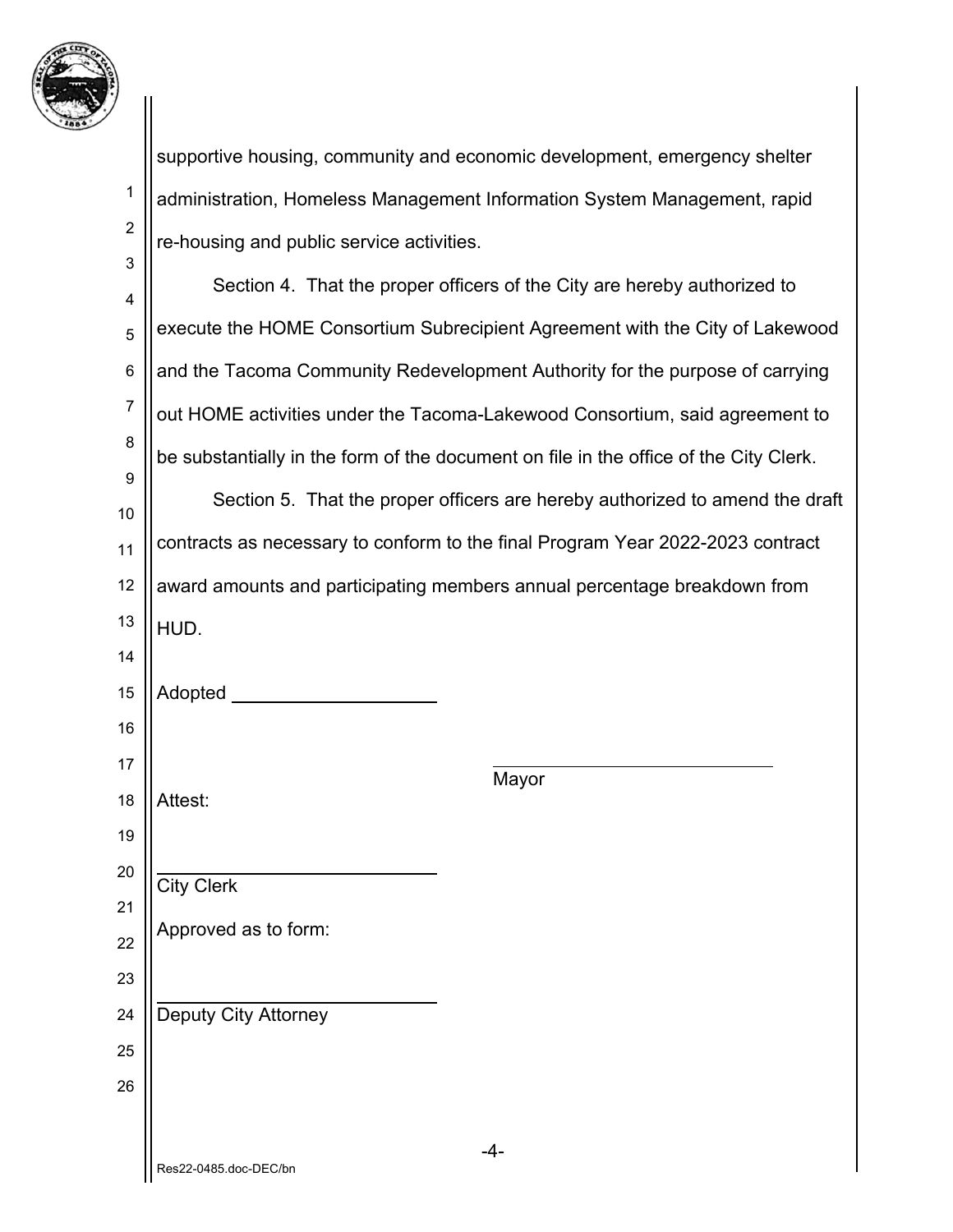

# **RESOLUTION NO. 40967**

| 1                     | BY REQUEST OF COUNCIL MEMBERS HINES, McCARTHY, AND RUMBAUGH                                                                                                                                                     |
|-----------------------|-----------------------------------------------------------------------------------------------------------------------------------------------------------------------------------------------------------------|
| $\boldsymbol{2}$<br>3 | A RESOLUTION relating to development services; transitioning the Tacoma<br>Permit Advisory Task Force, established in December 2017 pursuant to<br>Resolution No. 39894, into the Tacoma Permit Advisory Group. |
| 4<br>5                | WHEREAS, in December 2017, the City Council adopted Resolution                                                                                                                                                  |
| $6\phantom{1}6$       | No. 39894, which formally established the Tacoma Permit Advisory Task                                                                                                                                           |
| $\overline{7}$        | Force ("TPATF") at the request of professionals and permit applicants who                                                                                                                                       |
| 8                     | interface with the City, and who had convened various groups to discuss process                                                                                                                                 |
| $\boldsymbol{9}$      | improvements to the permitting system and provide feedback to the City, and                                                                                                                                     |
| 10<br>11              | WHEREAS, in December 2019, the City Council adopted Resolution                                                                                                                                                  |
| 12                    | No. 40531, removing member restrictions from the TPATF to allow the City                                                                                                                                        |
| 13                    | Manager flexibility in appointing representatives as appropriate, and                                                                                                                                           |
| 14                    | WHEREAS the City describes a task force as "a body appointed by the                                                                                                                                             |
| 15                    | City Council to study or work on a particular subject or problem," and the formal                                                                                                                               |
| 16<br>17              | definition states that a task force is "a temporary grouping under one leader for                                                                                                                               |
| 18                    | the purpose of accomplishing a definite objective," and                                                                                                                                                         |
| 19                    | WHEREAS a task force will often cease to exist upon completion of its                                                                                                                                           |
| 20                    | charge as given by the City Council, and                                                                                                                                                                        |
| 21                    | WHEREAS the TPATF has evolved to do continuous work in collaboration                                                                                                                                            |
| 22<br>23              | with City staff, and                                                                                                                                                                                            |
| 24                    | WHEREAS, in addition to reviewing specific practices and policies related                                                                                                                                       |
| 25                    | to City of Tacoma permitting, the TPATF is asked for advice on upcoming                                                                                                                                         |
| 26                    |                                                                                                                                                                                                                 |
|                       |                                                                                                                                                                                                                 |
|                       | $-1-$<br>Res22-0522.doc-WCF/bn                                                                                                                                                                                  |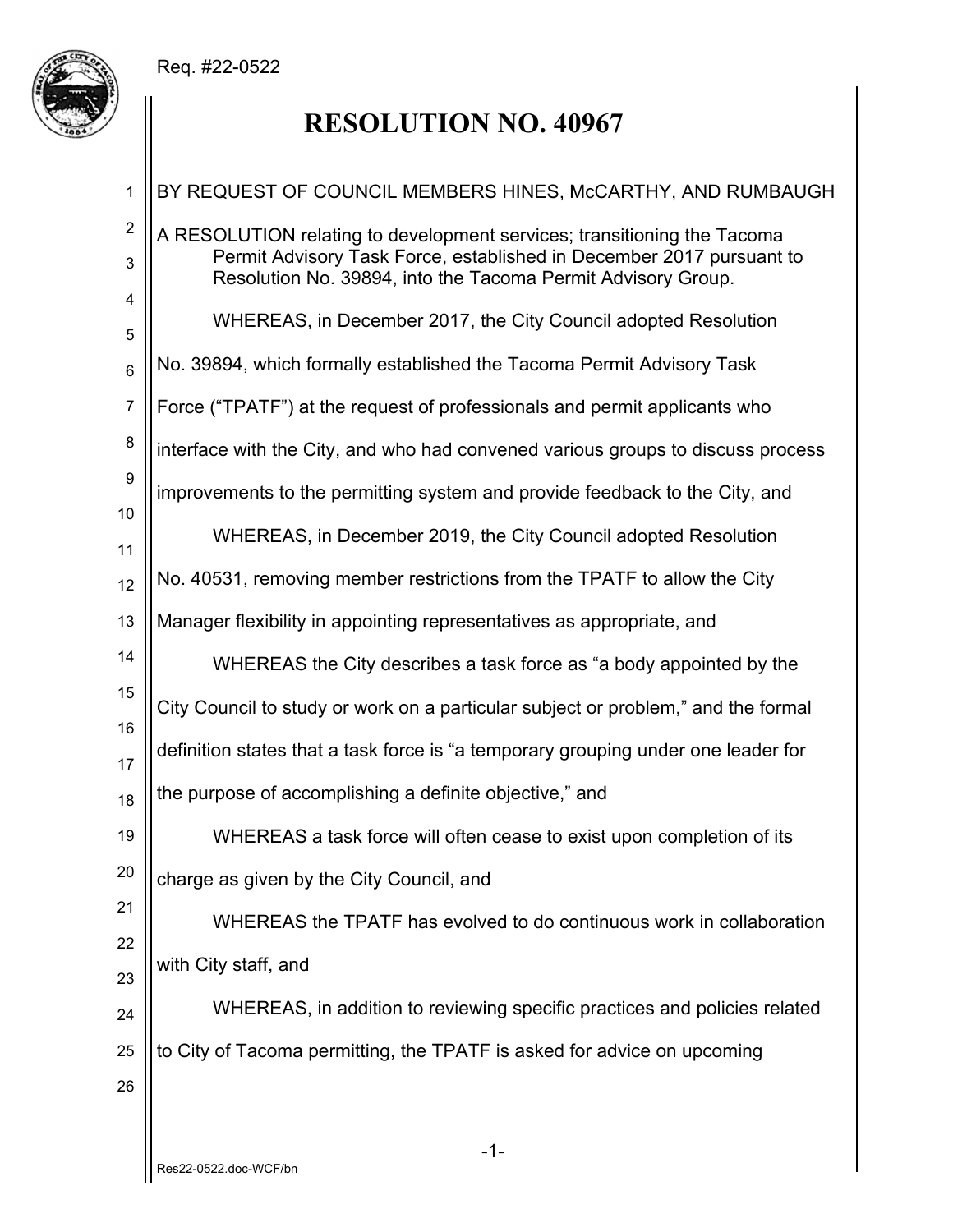

legislation and changes at the City, which broader scope is beyond the role of a task force, and

| $\overline{2}$ | WHEREAS the TPATF has reviewed the various types of volunteer                                                                             |  |  |  |  |  |  |  |  |
|----------------|-------------------------------------------------------------------------------------------------------------------------------------------|--|--|--|--|--|--|--|--|
| 3              |                                                                                                                                           |  |  |  |  |  |  |  |  |
| 4              | organizations currently run by the City, including committees, boards,                                                                    |  |  |  |  |  |  |  |  |
| 5              | commissions, task forces, and advisory groups, and recommends that the TPATF                                                              |  |  |  |  |  |  |  |  |
| 6              | be transitioned into the Tacoma Permit Advisory Group ("Advisory Group"), and                                                             |  |  |  |  |  |  |  |  |
| 7              | WHEREAS this new structure would formalize the Advisory Group's existing                                                                  |  |  |  |  |  |  |  |  |
| 8              | work and imbed membership and recruitment standards which are more closely                                                                |  |  |  |  |  |  |  |  |
| 9              | aligned with the City's equity goals, and                                                                                                 |  |  |  |  |  |  |  |  |
| 10<br>11       | WHEREAS the Advisory Group would consist of 18 members, as follows:                                                                       |  |  |  |  |  |  |  |  |
| 12             | At-large stakeholders (7); and<br>$\bullet$                                                                                               |  |  |  |  |  |  |  |  |
| 13             | Development stakeholders (11) in the following categories:<br>$\bullet$                                                                   |  |  |  |  |  |  |  |  |
| 14             | Hospitality;<br>$\circ$<br>Retail;<br>$\circ$                                                                                             |  |  |  |  |  |  |  |  |
| 15             | Healthcare;<br>$\circ$                                                                                                                    |  |  |  |  |  |  |  |  |
| 16             | <b>Public Sector;</b><br>$\circ$                                                                                                          |  |  |  |  |  |  |  |  |
| 17             | Residential Contractor/Developer;<br>$\circ$<br>Commercial Contractor/Developer;<br>$\circ$                                               |  |  |  |  |  |  |  |  |
| 18             | Land Use Attorney;<br>$\circ$                                                                                                             |  |  |  |  |  |  |  |  |
|                | Urban Design;<br>$\circ$                                                                                                                  |  |  |  |  |  |  |  |  |
| 19             | Architect;<br>$\circ$                                                                                                                     |  |  |  |  |  |  |  |  |
| 20             | Civil Engineer; and<br>$\circ$                                                                                                            |  |  |  |  |  |  |  |  |
| 21             | <b>Affordable Housing</b><br>$\circ$                                                                                                      |  |  |  |  |  |  |  |  |
| 22             | Within these 18 positions, each Council District should be represented<br>by at least one member;                                         |  |  |  |  |  |  |  |  |
| 23             | Members should be representative of a broad base of permit<br>applicants or other development stakeholders who routinely apply for        |  |  |  |  |  |  |  |  |
| 24             | permits or engage directly with City staff on development proposals,<br>with an emphasis placed on membership working in and/or living in |  |  |  |  |  |  |  |  |
| 25             | the City of Tacoma. By January 1, 2025, it is the intention of the City                                                                   |  |  |  |  |  |  |  |  |
| 26             |                                                                                                                                           |  |  |  |  |  |  |  |  |
|                | $-2-$                                                                                                                                     |  |  |  |  |  |  |  |  |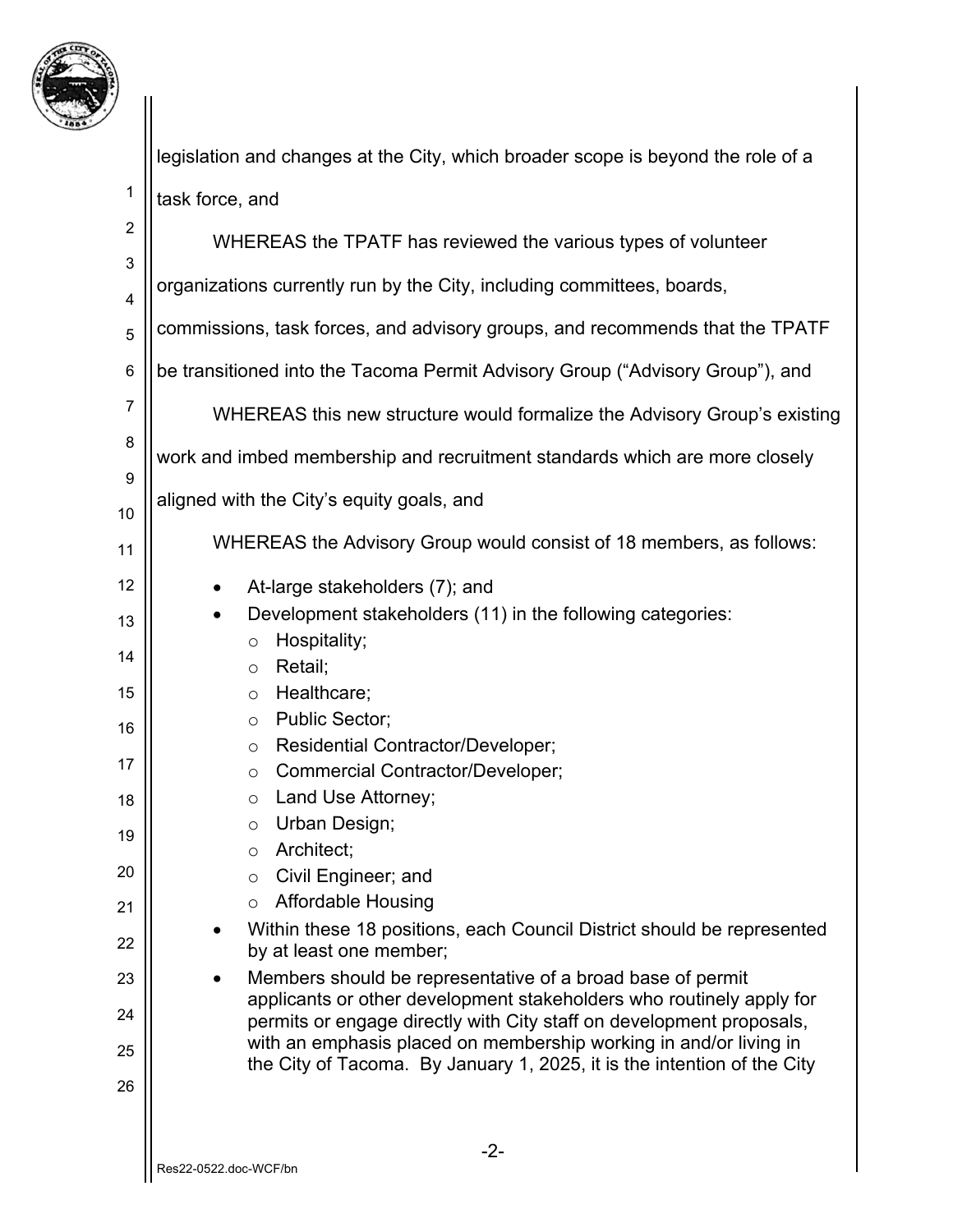

2

3

4

5

6

Council that at least half of the membership reside in the City of Tacoma. If this goal is not attained, then the City Council will review membership criteria and make changes as necessary, and

 WHEREAS each member of the Advisory Group would be appointed for a two-year term, for a maximum of three terms, or six years total, and WHEREAS the recruitment, application, and selection process for the Advisory Group would be as follows:

7 8 9 10 11 12 13 14 (1) Information on how to apply to join the Advisory Group would be included on the group's website, and would be a simplified application process run by Advisory Group staff rather than City Clerk staff. When positions become available, the City would issue a news release. Additional outreach would be performed by Advisory Group volunteers and staff as capacity allows. Staff should work with the intent to add diversity and enhance equity in the current membership;

15 16 17 18 19 (2) Application materials would be reviewed by the Advisory Group chair, co-chairs, and staff, with the potential for candidate interviews, culminating in a recommendation to the City Manager for appointment. The City Manager would have final authority to appoint members; and

20 21 22 23 (3) New members would serve for a two-year term. New members would have an onboarding meeting with Advisory Group staff and would be required to complete public disclosure training, and

24 25 WHEREAS the duties and responsibilities of the Advisory Group would be as follows:

26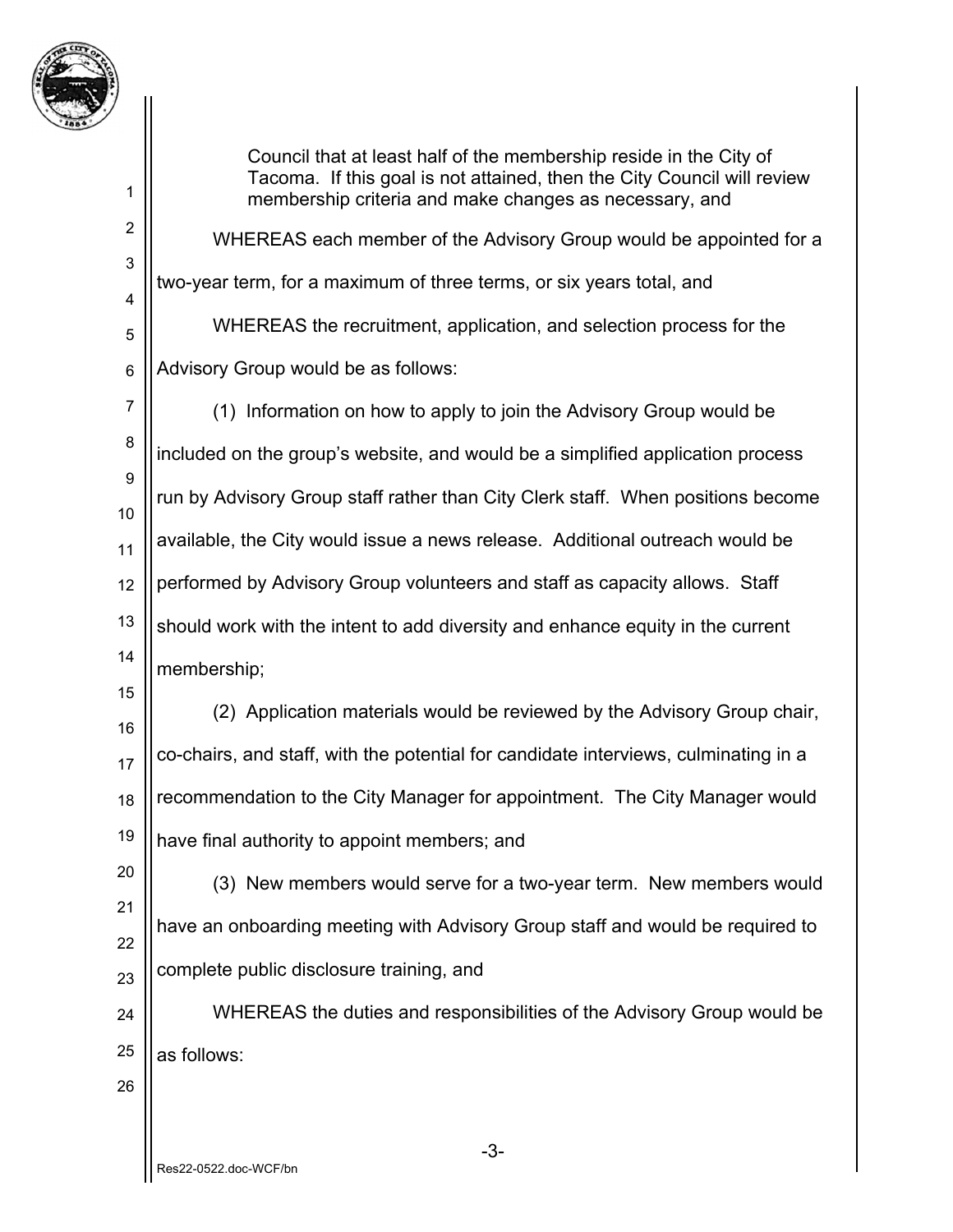

-4- 1 2 3 4 5 6 7 8 9 10 11 12 13 14 15 16 17 18 19 20 21 22 23 24 25 26 (1) Make Permit System Recommendations: Meet monthly with City staff to review, discuss, and provide recommendations to the City Manager and City Council for the improvement of City policies, codes, and procedures for the issuance of residential and commercial permits; review best practices in peer communities; and monitor implementation progress and recommend adjustments; (2) Review City Policies Under Consideration: Review and provide recommendations to the City Manager and City Council regarding proposed City policies and laws which affect the development code and permitting system, and (3) Establish Guiding Principles: Establish guiding principles to guide policy and best practice recommendations made by the Advisory Group, and WHEREAS an update from the Advisory Group will be scheduled at a Council Committee meeting in 2023 to review its workplan and implementation of new recruitment and appointment processes, and WHEREAS the TPATF acknowledges that all volunteer groups at the City will incorporate policy recommendations in response to Resolution No. 40622, adopted by the City Council in 2020, directing the City Manager to create an Equitable and Anti-Racist Tacoma, which may lead to changes in committees, boards, and commissions and other volunteer group structures, including the Advisory Group; Now, Therefore, BE IT RESOLVED BY THE COUNCIL OF THE CITY OF TACOMA: Section 1. That the Tacoma Permit Advisory Task Force is hereby transitioned into the Tacoma Permit Advisory Group ("Advisory Group"), to consist of 18 members, as follows: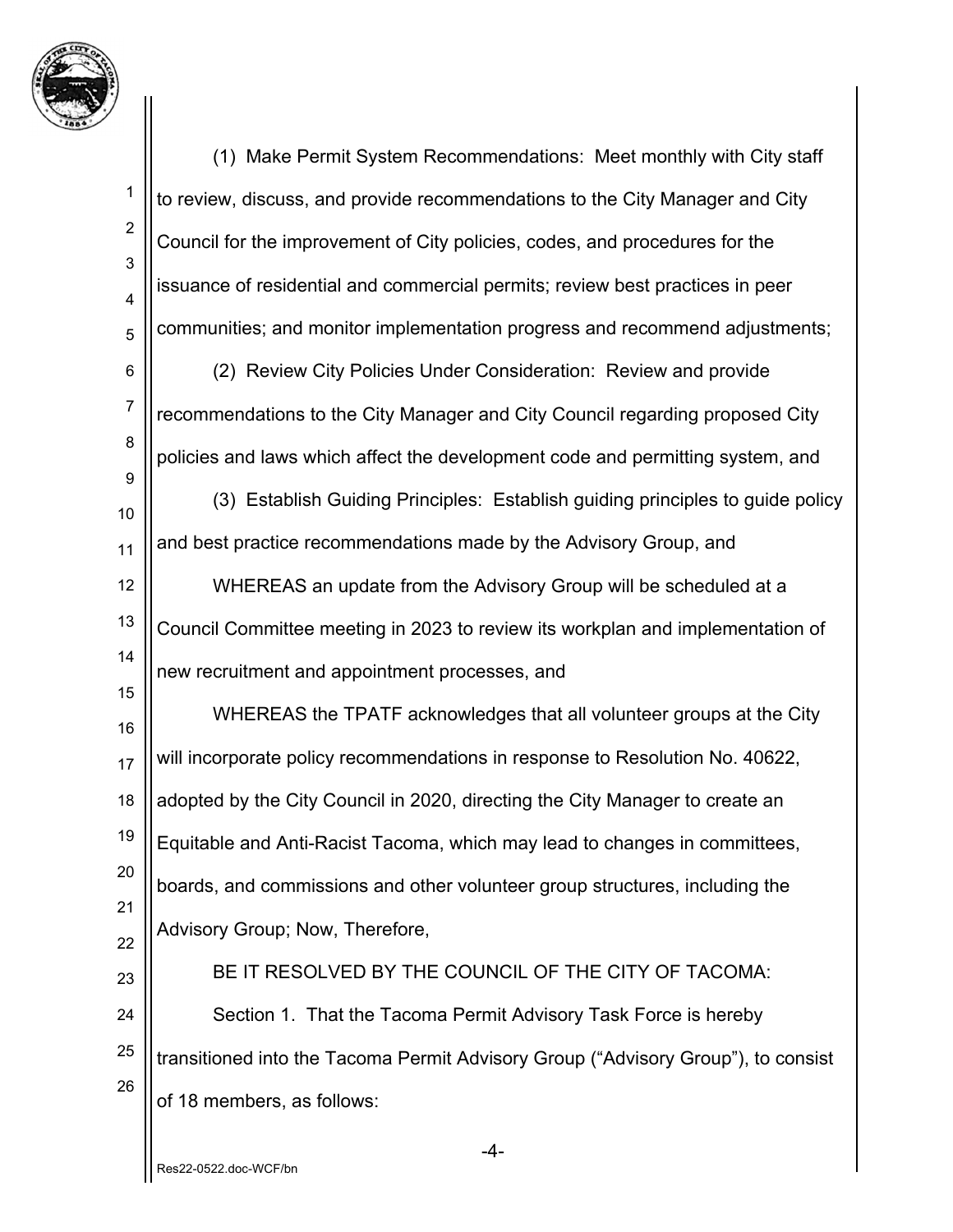

| ۰,             |                                                                                                                                                                                                                          |
|----------------|--------------------------------------------------------------------------------------------------------------------------------------------------------------------------------------------------------------------------|
|                | At-large stakeholders (7); and<br>٠                                                                                                                                                                                      |
| 1              | Development stakeholders (11) in the following categories:                                                                                                                                                               |
|                | Hospitality;<br>$\circ$                                                                                                                                                                                                  |
| $\overline{2}$ | Retail;<br>$\circ$                                                                                                                                                                                                       |
| 3              | Healthcare;<br>$\circ$                                                                                                                                                                                                   |
| 4              | <b>Public Sector;</b><br>$\circ$                                                                                                                                                                                         |
| 5              | Residential Contractor/Developer;<br>$\circ$                                                                                                                                                                             |
|                | Commercial Contractor/Developer;<br>$\circ$                                                                                                                                                                              |
| 6              | Land Use Attorney;<br>$\circ$<br>Urban Design;                                                                                                                                                                           |
| 7              | $\circ$<br>Architect:<br>$\circ$                                                                                                                                                                                         |
| 8              | Civil Engineer; and<br>$\circ$                                                                                                                                                                                           |
| 9              | <b>Affordable Housing</b><br>O                                                                                                                                                                                           |
| 10             | Within these 18 positions, each Council District should be<br>represented by at least one member.                                                                                                                        |
| 11             | Members should be representative of a broad base of permit<br>$\bullet$                                                                                                                                                  |
| 12             | applicants or other development stakeholders who routinely apply for                                                                                                                                                     |
| 13             | permits or engage directly with City staff on development proposals,<br>with an emphasis placed on membership working in and/or living in                                                                                |
| 14             | the City of Tacoma. By January 1, 2025, it is the intention of the City<br>Council that at least half of the membership reside in the City of<br>Tacoma. If this goal is not attained, then the City Council will review |
| 15             | membership criteria and make changes as necessary.                                                                                                                                                                       |
| 16             | Section 2. That each member of the Advisory Group will be appointed for                                                                                                                                                  |
| 17             | a two-year term, for a maximum of three terms, or six years total.                                                                                                                                                       |
| 18             |                                                                                                                                                                                                                          |
| 19             | Section 3. That the recruitment, application, and selection process for the                                                                                                                                              |
| 20             | Advisory Group will be as follows:                                                                                                                                                                                       |
| 21             | (A) Information on how to apply to join the Advisory Group would be                                                                                                                                                      |
| 22             | included on its website, and would be a simplified application process run by                                                                                                                                            |
| 23             | Advisory Group staff rather than City Clerk staff. When positions become                                                                                                                                                 |
| 24             | available, the City would issue a news release. Additional outreach would be                                                                                                                                             |
| 25             | performed by Advisory Group volunteers and staff as capacity allows. Staff                                                                                                                                               |
| 26             |                                                                                                                                                                                                                          |
|                |                                                                                                                                                                                                                          |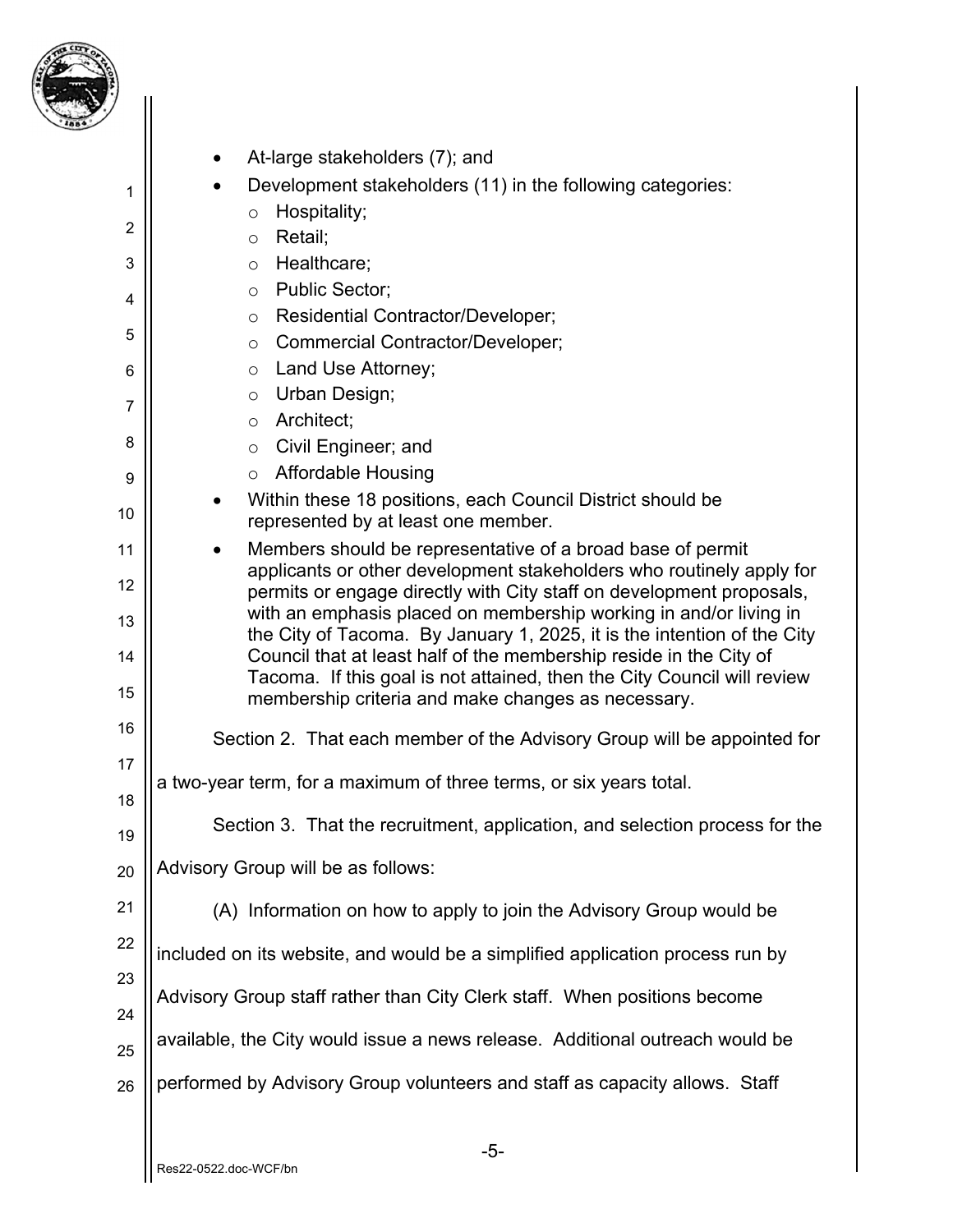

should work with the intent to add diversity and enhance equity in the current membership.

2 3 4 5 6 (B) Application materials would be reviewed by the Advisory Group chair, co-chairs, and staff, with the potential for candidate interviews, culminating in a recommendation to the City Manager for appointment. The City Manager would have final authority to appoint members.

7 8 9 10 (C) New members would serve for a two-year term. New members would have an onboarding meeting with Advisory Group staff and would be required to complete public disclosure training.

11 12 Section 4. That the duties and responsibilities of the Advisory Group will be as follows:

13 14 15 16 17 18 19 (A) Make Permit System Recommendations: Meet monthly with City staff to review, discuss, and provide recommendations to the City Manager and City Council for the improvement of City policies, codes, and procedures for the issuance of residential and commercial permits; review best practices in peer communities; and monitor implementation progress and recommend adjustments.

20 21 22 23 (B) Review City Policies Under Consideration: Review and provide recommendations to the City Manager and City Council regarding proposed City policies and laws which affect the development code and permitting system.

24 25 (C) Establish Guiding Principles: Establish guiding principles to guide policy and best practice recommendations made by the Advisory Group.

26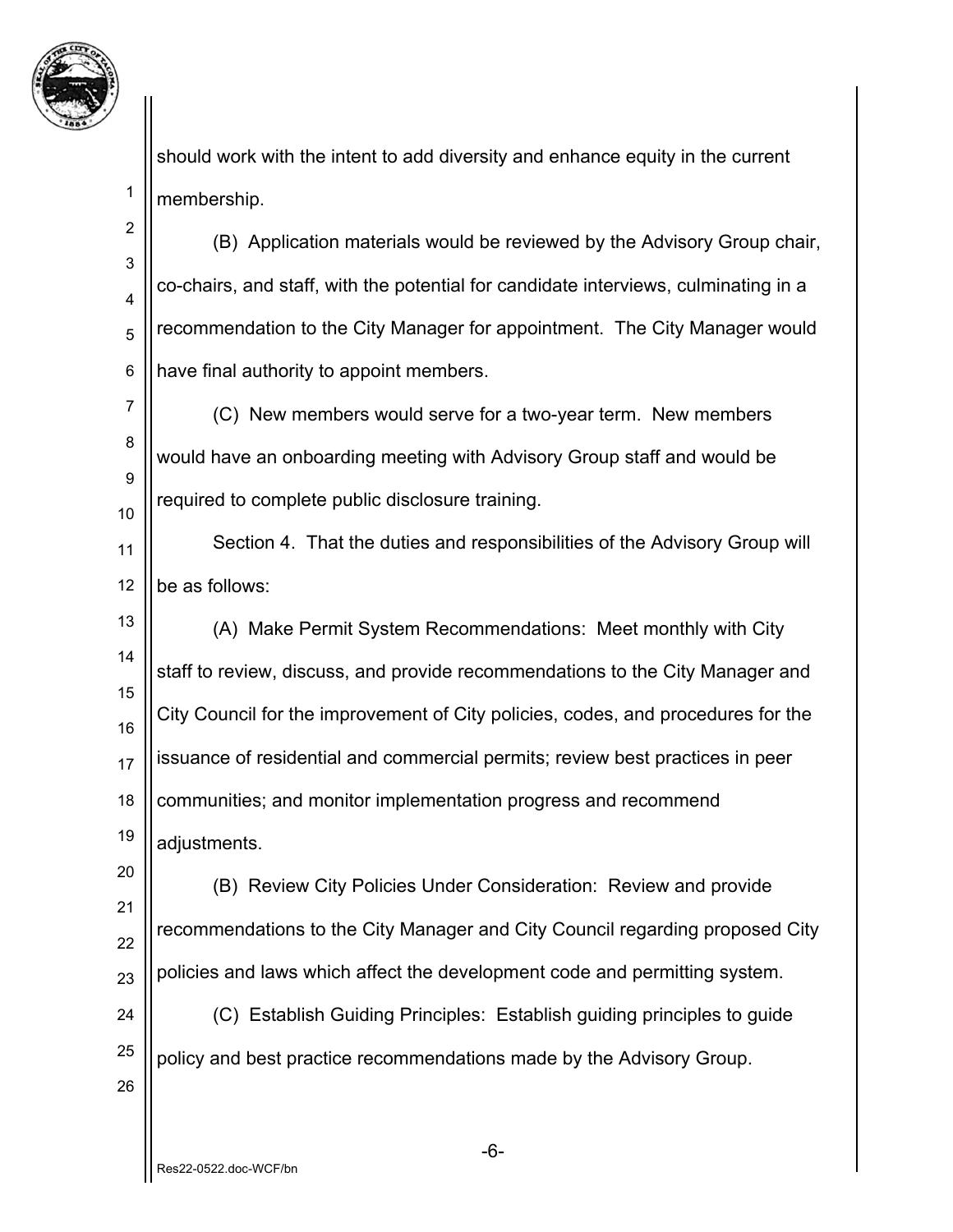

| 7                       |                                                                               |
|-------------------------|-------------------------------------------------------------------------------|
|                         | Section 5. That an update from the Advisory Group will be scheduled at        |
| $\mathbf{1}$            | a Council Committee meeting in 2023 for the purpose of reviewing its workplan |
| $\overline{2}$          | and implementation of new recruitment and appointment processes.              |
| $\sqrt{3}$              |                                                                               |
| $\overline{\mathbf{4}}$ | Adopted ______________________                                                |
| $\sqrt{5}$              |                                                                               |
| $\,6$                   | Mayor                                                                         |
| $\boldsymbol{7}$        | Attest:                                                                       |
| 8                       |                                                                               |
| $\boldsymbol{9}$<br>10  | <b>City Clerk</b>                                                             |
| 11                      | Approved as to form:                                                          |
| 12                      |                                                                               |
| 13                      | <b>City Attorney</b>                                                          |
| 14                      |                                                                               |
| 15                      |                                                                               |
| 16                      |                                                                               |
| 17                      |                                                                               |
| 18                      |                                                                               |
| 19                      |                                                                               |
| 20                      |                                                                               |
| 21                      |                                                                               |
| 22                      |                                                                               |
| 23                      |                                                                               |
| 24                      |                                                                               |
| 25                      |                                                                               |
| 26                      |                                                                               |
|                         | $-7-$                                                                         |
|                         | Res22-0522.doc-WCF/bn                                                         |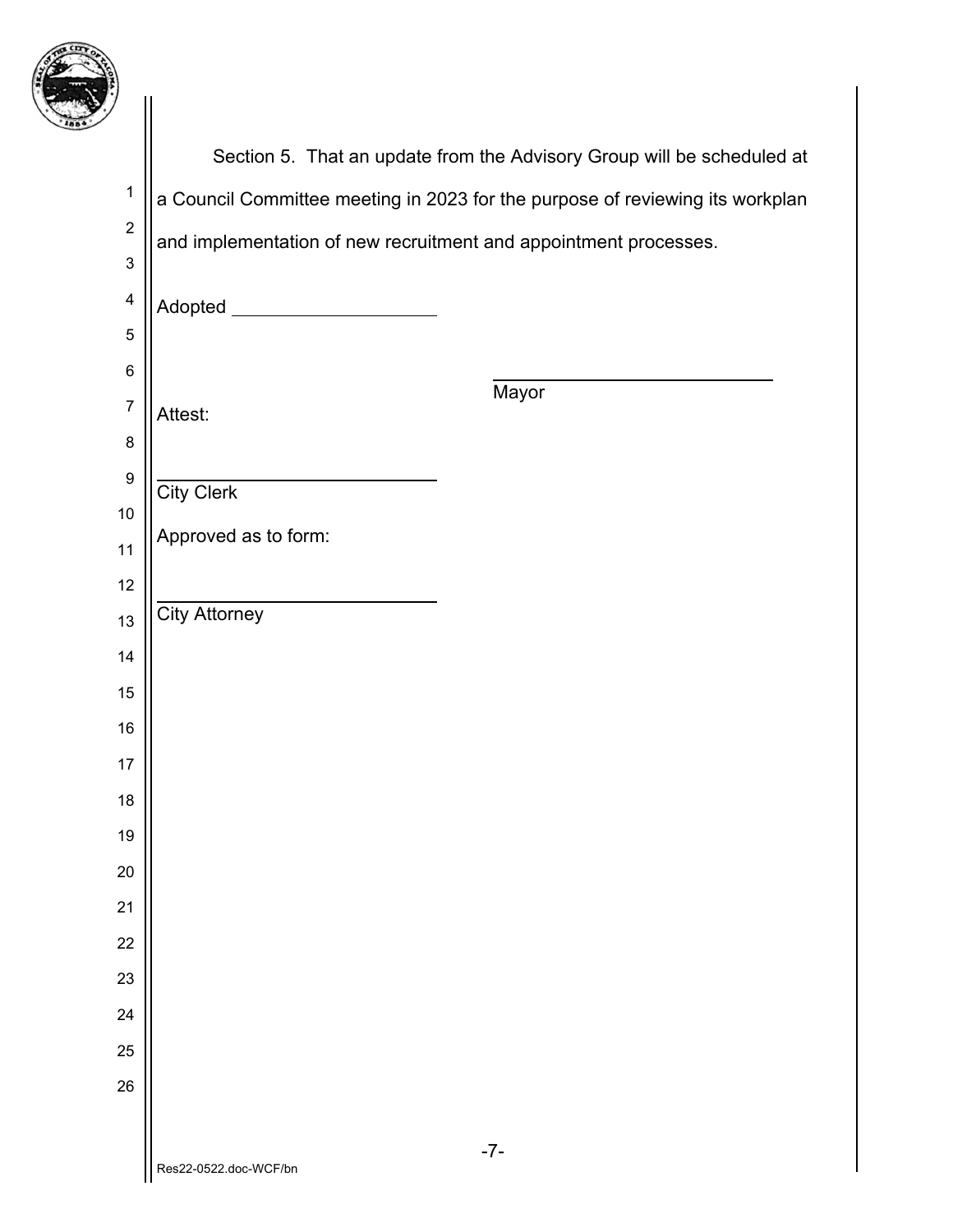

# **ORDINANCE NO. 28814**

AN ORDINANCE relating to pay and compensation; amending Chapter 1.12 of the Tacoma Municipal Code to implement rates of pay and compensation for represented employees, and changes in classifications to reflect the organizational structure; and declaring the effective dates thereof.

4

1

2

3

5

6

7

Section 1. That Section 1.12.355 of the Tacoma Municipal Code is hereby

amended, effective retroactive to January 1, 2022, to read as follows:

BE IT ORDAINED BY THE CITY OF TACOMA:

|          | Code | <b>Job Title</b>                             | 1     | $\overline{2}$ | 3     | 4     | 5     | 6     | $\overline{7}$ | 8     | 9     | 10    |
|----------|------|----------------------------------------------|-------|----------------|-------|-------|-------|-------|----------------|-------|-------|-------|
| 8        | 0141 | <b>Business Analyst</b>                      | 25.70 | 26.99          | 28.34 | 29.75 | 31.24 | 32.80 |                |       |       |       |
| 9        | 0142 | <b>Business Analyst</b><br>Ш                 | 33.45 | 35.13          | 36.89 | 38.73 | 40.67 | 42.70 |                |       |       |       |
| 10       | 0143 | <b>Business Analyst</b><br>Ш                 | 40.34 | 42.36          | 44.48 | 46.70 | 49.04 | 51.49 |                |       |       |       |
| 11       | 0304 | <b>Buyer</b>                                 | 30.55 | 32.08          | 33.68 | 35.37 | 37.14 |       |                |       |       |       |
| 12       | 4612 | <b>Buyer Intern</b>                          | 24.44 |                |       |       |       |       |                |       |       |       |
| 13       | 0307 | Buyer, Senior                                | 36.89 | 38.73          | 40.68 | 42.71 |       |       |                |       |       |       |
| 14<br>15 | 1225 | Communications<br>Service<br>Technician      | 30.19 | 31.69          | 33.28 | 34.95 | 36.69 | 38.53 |                |       |       |       |
| 16       | 0124 | Computer<br>Support<br>Technician            | 25.96 | 27.25          | 28.61 | 30.05 | 31.55 | 33.13 | 34.78          |       |       |       |
| 17       | 0334 | <b>Fleet Services</b><br>Parts Technician    | 32.94 | 34.58          | 36.31 |       |       |       |                |       |       |       |
| 18       | 0220 | <b>Graphic Arts</b><br>Specialist            | 27.09 | 28.44          | 29.87 | 31.36 | 32.93 |       |                |       |       |       |
| 19       | 0222 | <b>Graphic Arts</b><br>Specialist, Lead      | 29.80 | 31.29          | 32.86 | 34.50 | 36.23 |       |                |       |       |       |
| 20       | 0150 | Information<br>Technology<br>Analyst         | 31.74 | 33.33          | 35.00 | 36.74 | 38.58 | 40.51 | 42.54          | 44.67 | 46.90 | 49.25 |
| 21       | 4608 | Information<br>Technology<br>Analyst Intern  | 25.39 |                |       |       |       |       |                |       |       |       |
| 22       | 0153 | Information<br>Technology                    | 39.14 | 44.10          | 43.15 | 45.31 | 47.57 | 49.95 | 52.45          | 55.08 | 57.83 | 60.72 |
| 23       |      | Analyst, Principal<br>Technical              |       |                |       |       |       |       |                |       |       |       |
| 24<br>25 | 0151 | Information<br>Technology<br>Analyst, Senior | 34.92 | 36.66          | 38.50 | 40.43 | 42.45 | 44.57 | 46.80          | 49.15 | 51.60 | 54.18 |
| 26       | 0152 | Information<br>Technology                    | 37.44 | 39.31          | 44.28 | 43.34 | 45.51 | 47.78 | 50.18          | 52.68 | 55.32 | 58.09 |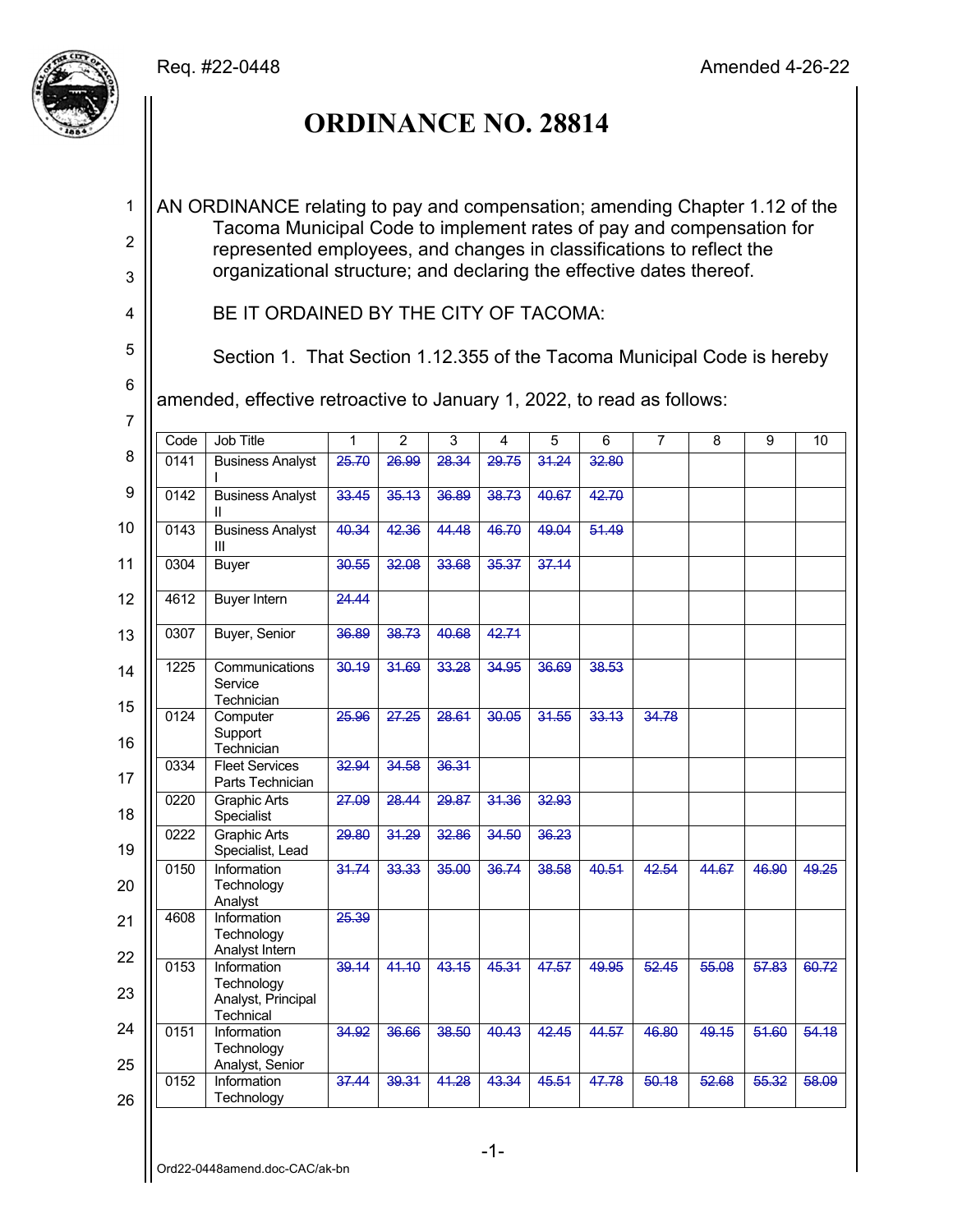

| Ŋ                              |      |                                                                |       |       |                |       |       |       |       |   |   |   |   |   |    |
|--------------------------------|------|----------------------------------------------------------------|-------|-------|----------------|-------|-------|-------|-------|---|---|---|---|---|----|
|                                | Code | <b>Job Title</b>                                               |       | 1     | $\overline{2}$ | 3     | 4     | 5     | 6     | 7 |   | 8 |   | 9 | 10 |
| 1                              |      | Analyst, Senior<br>Technical                                   |       |       |                |       |       |       |       |   |   |   |   |   |    |
| $\overline{2}$<br>$\mathbf{3}$ | 4611 | Information<br>Technology<br><b>Business Analyst</b><br>Intern |       | 20.56 |                |       |       |       |       |   |   |   |   |   |    |
|                                | 4609 | Information<br>Technology                                      |       | 20.77 |                |       |       |       |       |   |   |   |   |   |    |
| $\overline{\mathbf{4}}$<br>5   |      | Computer<br>Support<br>Technician Intern                       |       |       |                |       |       |       |       |   |   |   |   |   |    |
| $6\phantom{1}6$                | 4610 | Information<br>Technology<br>Helpdesk Intern                   |       | 19.98 |                |       |       |       |       |   |   |   |   |   |    |
| 7<br>8                         | 0118 | Information<br>Technology<br>Helpdesk<br>Specialist            | 24.98 |       | 26.23          | 27.54 | 28.92 | 30.36 |       |   |   |   |   |   |    |
| 9                              | 0160 | Integration<br>Developer                                       |       | 49.59 | 52.08          | 54.68 | 57.42 | 60.29 |       |   |   |   |   |   |    |
| 10                             | 0299 | <b>Vehicle Parts</b><br>Assistant                              |       | 29.94 | 31.43          | 33.01 |       |       |       |   |   |   |   |   |    |
| 11                             | 0301 | Warehouse<br>Technician                                        |       | 29.93 | 31.42          | 33.00 |       |       |       |   |   |   |   |   |    |
| 12                             | 0302 | Warehouse<br>Technician,<br>Senior                             | 32.94 |       | 34.58          | 36.31 |       |       |       |   |   |   |   |   |    |
| 13                             | 0161 | Web Developer                                                  |       | 43.70 | 45.88          | 48.18 | 50.58 | 53.11 |       |   |   |   |   |   |    |
| 14                             |      |                                                                |       |       |                |       |       |       |       |   |   |   |   |   |    |
| 15                             | Code | Job Title                                                      |       | 1     | $\overline{c}$ | 3     | 4     | 5     | 6     |   | 7 |   | 8 | 9 | 10 |
| 16                             | 0141 | <b>Business Analyst I</b>                                      |       | 26.02 | 27.32          | 28.69 | 30.12 | 31.63 | 33.21 |   |   |   |   |   |    |
| 17                             | 0142 | <b>Business Analyst II</b>                                     |       | 33.87 | 35.56          | 37.34 | 39.21 | 41.18 | 43.23 |   |   |   |   |   |    |
| 18                             | 0143 | <b>Business Analyst III</b>                                    |       |       |                |       |       |       |       |   |   |   |   |   |    |
| 19                             | 0304 | <b>Buyer</b>                                                   |       | 40.84 | 42.88          | 45.03 | 47.28 | 49.64 | 52.13 |   |   |   |   |   |    |
| 20                             |      |                                                                |       | 30.93 | 32.47          | 34.10 | 35.81 | 37.60 |       |   |   |   |   |   |    |
| 21                             | 4612 | <b>Buyer Intern</b>                                            |       | 24.74 |                |       |       |       |       |   |   |   |   |   |    |
| 22                             | 0307 | Buyer, Senior                                                  |       | 37.34 | 39.21          | 41.18 | 43.24 |       |       |   |   |   |   |   |    |
| 23                             | 1225 | Communications<br>Service Technician                           |       | 30.56 | 32.09          | 33.69 | 35.38 | 37.15 | 39.01 |   |   |   |   |   |    |
| 24                             | 0124 | <b>Computer Support</b><br>Technician                          |       | 26.28 | 27.59          | 28.97 | 30.42 | 31.94 | 33.54 |   |   |   |   |   |    |
| 25                             | 0334 | <b>Fleet Services Parts</b><br>Technician                      |       | 33.34 | 35.01          | 36.76 |       |       |       |   |   |   |   |   |    |
| 26                             | 0220 | <b>Graphic Arts</b><br>Specialist                              |       | 27.42 | 28.79          | 30.24 | 31.75 | 33.33 |       |   |   |   |   |   |    |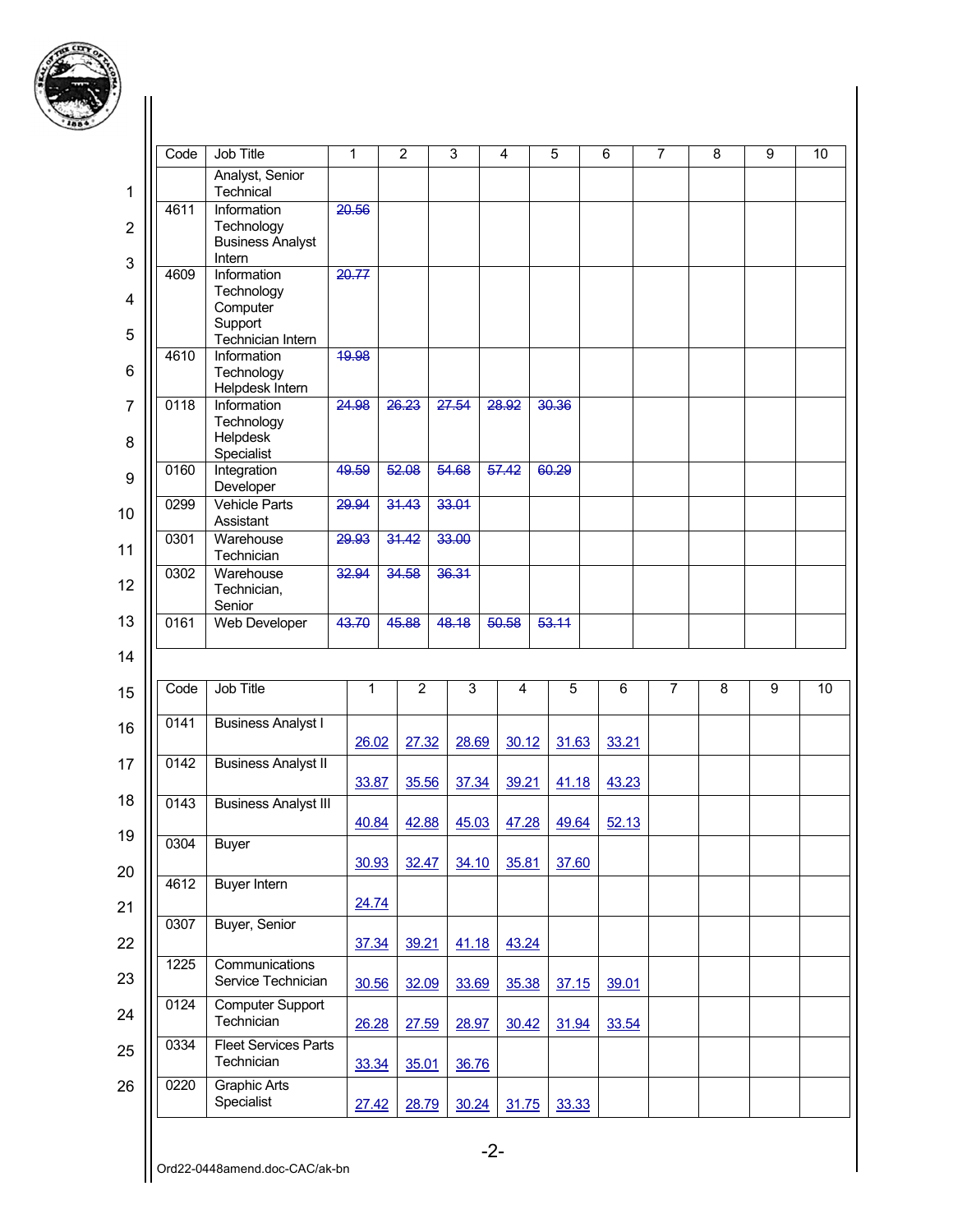

| Code | <b>Job Title</b>                                                                                                                                                                                                                  | 1              | $\overline{2}$ | 3              | 4              | 5              | 6              | $\overline{7}$ | 8     | 9     |  |
|------|-----------------------------------------------------------------------------------------------------------------------------------------------------------------------------------------------------------------------------------|----------------|----------------|----------------|----------------|----------------|----------------|----------------|-------|-------|--|
| 0222 | <b>Graphic Arts</b><br>Specialist, Lead                                                                                                                                                                                           | 30.16          | 31.68          | 33.26          | 34.93          | 36.68          |                |                |       |       |  |
| 0150 | Information<br><b>Technology Analyst</b>                                                                                                                                                                                          | 32.14          | 33.74          | 35.43          | 37.20          | 39.06          | 41.01          | 43.07          | 45.23 | 47.48 |  |
| 4608 | Information<br><b>Technology Analyst</b><br>Intern                                                                                                                                                                                | 25.71          |                |                |                |                |                |                |       |       |  |
| 0153 | Information<br>Technology Analyst,<br><b>Principal Technical</b>                                                                                                                                                                  | 39.62          | 41.61          | 43.68          | 45.87          | 48.16          | 50.57          | 53.10          | 55.76 | 58.55 |  |
| 0151 | Information<br>Technology Analyst,<br>Senior                                                                                                                                                                                      | 35.35          | 37.12          | 38.98          | 40.93          | 42.98          | 45.12          | 47.38          | 49.75 | 52.24 |  |
| 0152 | Information<br>Technology Analyst,<br>Senior Technical                                                                                                                                                                            | 37.90          | 39.80          | 41.79          | 43.88          | 46.07          | 48.37          | 50.80          | 53.33 | 56.00 |  |
| 4611 | Information<br>Technology<br><b>Business Analyst</b>                                                                                                                                                                              | 20.82          |                |                |                |                |                |                |       |       |  |
| 4609 | Intern<br>Information<br>Technology<br><b>Computer Support</b><br>Technician Intern                                                                                                                                               | 21.02          |                |                |                |                |                |                |       |       |  |
| 4610 | Information<br>Technology<br>Helpdesk Intern                                                                                                                                                                                      | 20.23          |                |                |                |                |                |                |       |       |  |
| 0118 | Information<br>Technology<br><b>Helpdesk Specialist</b>                                                                                                                                                                           | 25.29          | 26.55          | 27.88          | 29.27          | 30.74          |                |                |       |       |  |
| 0160 | Integration<br>Developer                                                                                                                                                                                                          | 50.20          | 52.72          | 55.36          | 58.13          | 61.03          |                |                |       |       |  |
| 0299 | <b>Vehicle Parts</b><br>Assistant                                                                                                                                                                                                 | 30.31          | 31.82          | 33.42          |                |                |                |                |       |       |  |
| 0301 | Warehouse<br>Technician                                                                                                                                                                                                           | 30.30          | 31.81          | 33.41          |                |                |                |                |       |       |  |
| 0302 | Warehouse<br>Technician, Senior                                                                                                                                                                                                   | 33.34          | 35.01          | 36.76          |                |                |                |                |       |       |  |
| 0161 | Web Developer                                                                                                                                                                                                                     | 44.24          | 46.45          | 48.77          | 51.21          | 53.76          |                |                |       |       |  |
|      | Section 2. That Section 1.12.355 of the Tacoma Municipal Code is hereby<br>amended to delete wage tables contained in Ordinance No. 28727, previously<br>approved and effective July 1, 2022, to be effective as provided by law. |                |                |                |                |                |                |                |       |       |  |
| Code | Job Title                                                                                                                                                                                                                         | 1              | $\overline{2}$ | 3              | 4              | 5              | 6              | $\overline{7}$ | 8     | 9     |  |
| 0141 | <b>Business Analyst I</b>                                                                                                                                                                                                         | 25.96          | 27.25          | 28.61          | 30.05          | 31.55          | 33.13          |                |       |       |  |
| 0142 | <b>Business Analyst II</b><br><b>Business Analyst III</b>                                                                                                                                                                         | 33.79<br>40.74 | 35.48<br>42.78 | 37.26<br>44.92 | 39.12<br>47.17 | 41.08<br>49.53 | 43.13<br>52.00 |                |       |       |  |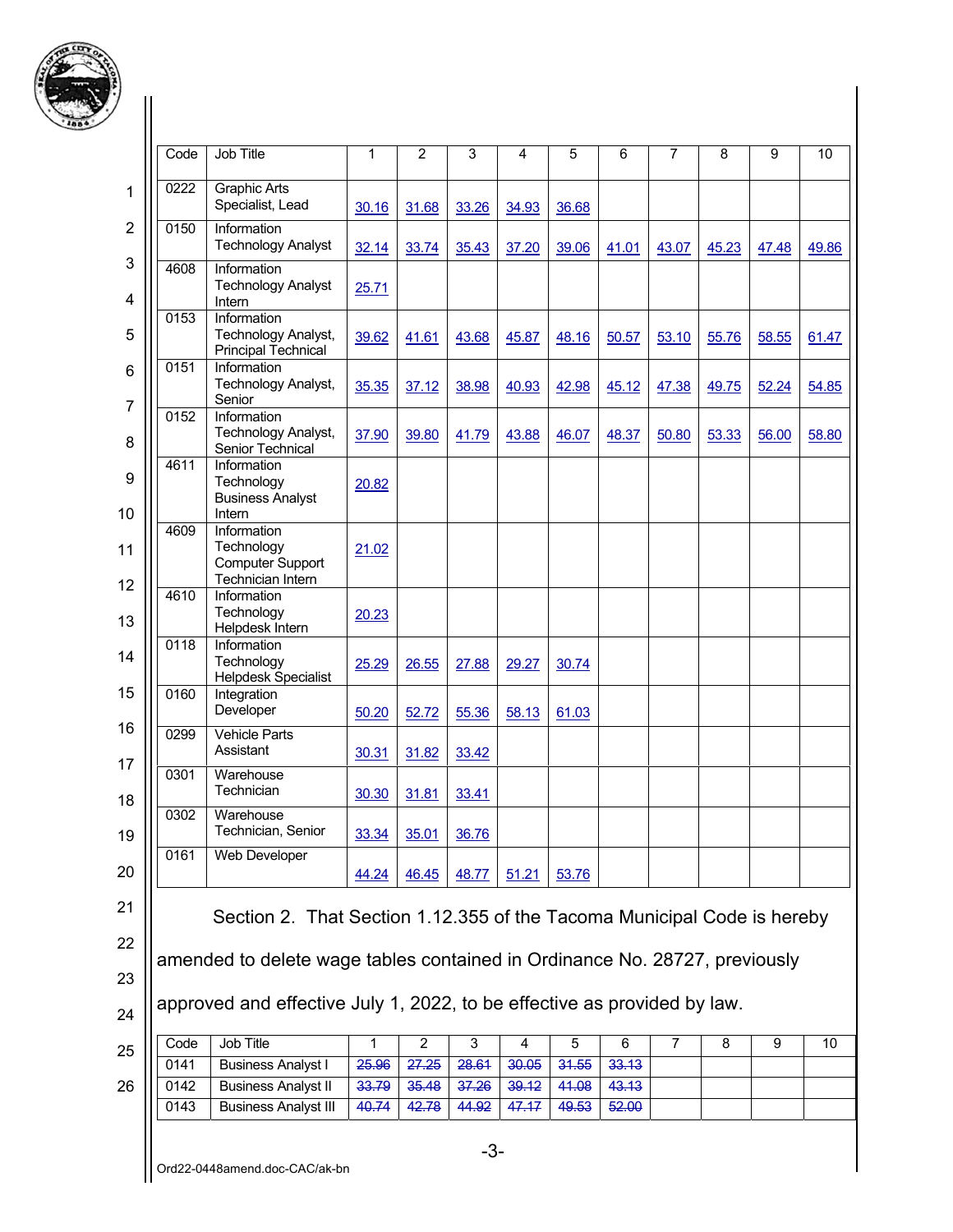

| ·)             |                                                                        |                                                                                    |       |                |       |                |       |       |       |       |       |       |
|----------------|------------------------------------------------------------------------|------------------------------------------------------------------------------------|-------|----------------|-------|----------------|-------|-------|-------|-------|-------|-------|
|                | Code                                                                   | Job Title                                                                          | 1     | $\overline{2}$ | 3     | $\overline{4}$ | 5     | 6     | 7     | 8     | 9     | 10    |
|                | 0304                                                                   | <b>Buyer</b>                                                                       | 30.87 | 32.44          | 34.03 | 35.72          | 37.51 |       |       |       |       |       |
| 1              | 4612                                                                   | <b>Buyer Intern</b>                                                                | 24.70 |                |       |                |       |       |       |       |       |       |
|                | 0307                                                                   | Buyer, Senior                                                                      | 37.27 | 39.13          | 41.08 | 43.14          |       |       |       |       |       |       |
| $\overline{2}$ | 1225                                                                   | Communications<br>Service Technician                                               | 30.49 | 32.02          | 33.62 | 35.30          | 37.07 | 38.92 |       |       |       |       |
| 3              | 0124                                                                   | <b>Computer Support</b><br>Technician                                              | 26.21 | 27.52          | 28.90 | 30.34          | 31.86 | 33.45 | 35.13 |       |       |       |
| 4              | 0334                                                                   | <b>Fleet Services Parts</b><br>Technician                                          | 33.26 | 34.93          | 36.67 |                |       |       |       |       |       |       |
| 5              | 0220                                                                   | <b>Graphic Arts</b><br>Specialist                                                  | 27.37 | 28.73          | 30.17 | 31.67          | 33.26 |       |       |       |       |       |
| 6              | 0222                                                                   | <b>Graphic Arts</b><br>Specialist, Lead                                            | 30.11 | 31.61          | 33.19 | 34.85          | 36.59 |       |       |       |       |       |
| 7              | 0150                                                                   | Information<br><b>Technology Analyst</b>                                           | 32.05 | 33.65          | 35.34 | 37.11          | 38.97 | 40.92 | 42.97 | 45.12 | 47.37 | 49.74 |
| 8              | 4608                                                                   | Information<br><b>Technology Analyst</b><br>Intern                                 | 25.64 |                |       |                |       |       |       |       |       |       |
| 9<br>10        | 0153                                                                   | Information<br>Technology Analyst,<br><b>Principal Technical</b>                   | 39.53 | 44.54          | 43.58 | 45.76          | 48.06 | 50.46 | 52.98 | 55.63 | 58.41 | 61.33 |
| 11             | 0151                                                                   | Information<br>Technology Analyst,<br>Senior                                       | 35.27 | 37.04          | 38.89 | 40.83          | 42.87 | 45.02 | 47.27 | 49.63 | 52.12 | 54.72 |
| 12             | 0152                                                                   | Information<br>Technology Analyst,                                                 | 37.81 | 39.70          | 41.69 | 43.77          | 45.97 | 48.27 | 50.68 | 53.22 | 55.87 | 58.67 |
| 13<br>14       | 4611                                                                   | Senior Technical<br>Information<br>Technology<br><b>Business Analyst</b><br>Intern | 20.77 |                |       |                |       |       |       |       |       |       |
| 15<br>16       | 4609                                                                   | Information<br>Technology<br><b>Computer Support</b><br>Technician Intern          | 20.97 |                |       |                |       |       |       |       |       |       |
| 17<br>18       | 4610                                                                   | Information<br>Technology<br>Helpdesk Intern                                       | 20.18 |                |       |                |       |       |       |       |       |       |
| 19             | 0118                                                                   | Information<br>Technology                                                          | 25.22 | 26.48          | 27.81 | 29.20          | 30.66 |       |       |       |       |       |
| 20             | 0160                                                                   | Helpdesk Specialist<br>Integration                                                 | 50.11 | 52.61          | 55.24 | 57.99          | 60.89 |       |       |       |       |       |
| 21             | 0299                                                                   | Developer<br>Vehicle Parts<br>Assistant                                            | 30.24 | 31.75          | 33.34 |                |       |       |       |       |       |       |
| 22             | 0301                                                                   | Warehouse<br>Technician                                                            | 30.23 | 31.74          | 33.33 |                |       |       |       |       |       |       |
| 23             | 0302                                                                   | Warehouse<br>Technician, Senior                                                    | 33.26 | 34.93          | 36.67 |                |       |       |       |       |       |       |
| 24             | 0161                                                                   | Web Developer                                                                      | 44.14 | 46.34          | 48.65 | 51.09          | 53.64 |       |       |       |       |       |
| 25             |                                                                        | Section 3. That Section 1.12.355 of the Tacoma Municipal Code is hereby            |       |                |       |                |       |       |       |       |       |       |
| 26             | amended, effective retroactive to January 1, 2022, to read as follows: |                                                                                    |       |                |       |                |       |       |       |       |       |       |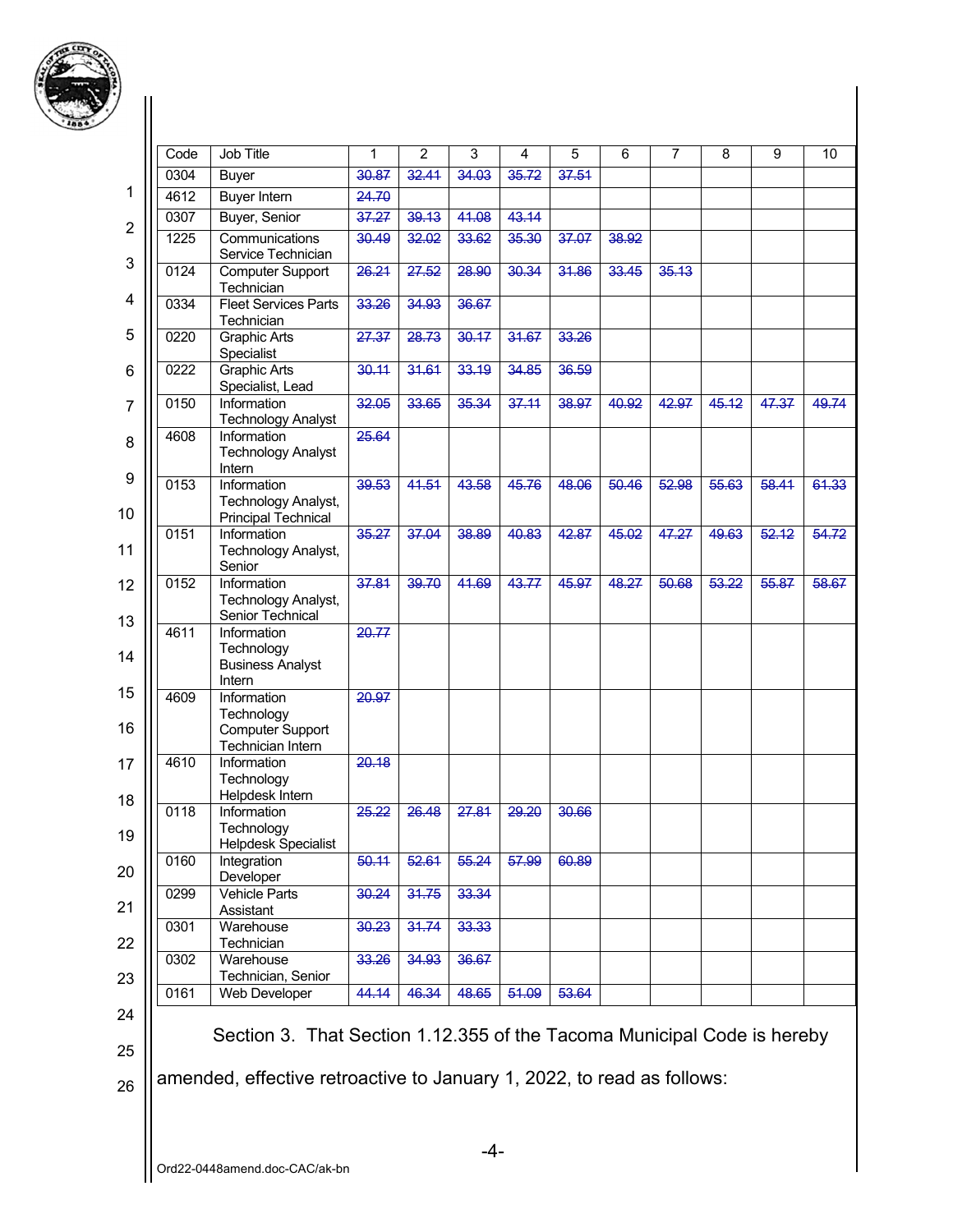

| 3<br>Job Title<br>$\mathbf{1}$<br>$\overline{2}$<br>Code<br>A<br>4<br>5<br>1106<br>Human Resources Assistant<br>23.34<br>24.51<br>25.73<br>27.02<br>28.37<br>1114<br>31.90<br>33.49<br>35.17<br>36.93<br>Human Resources Specialist<br>30.38<br>1115<br>Human Resources Analyst<br>41.40<br>43.47<br>37.55<br>39.43<br>35.76<br>Job Title<br>Code<br>$\overline{2}$<br>3<br>A<br>1<br>5<br>4<br>1106<br>Human Resources Assistant<br>23.63<br>24.82<br>26.05<br>27.35<br>28.72<br>1114<br>Human Resources Specialist<br>32.29<br>30.76<br>33.91<br>35.60<br>37.38<br>1115<br>Human Resources Analyst<br>36.21<br>38.02<br>39.92<br>41.91<br>44.01<br>Section 4. That Section 1.12.355 of the Tacoma Municipal Code is hereby<br>amended to delete wage tables contained in Ordinance No. 28734, previously<br>approved and effective July 1, 2022, to be effective as provided by law.<br>Job Title<br>Code<br>$\overline{2}$<br>3<br>A<br>5<br>1<br>$\overline{4}$<br>1106<br>Human Resources Assistant<br>23.57<br>24.76<br>25.99<br>27.29<br>28.65<br>1114<br>32.22<br>33.82<br>37.30<br>Human Resources Specialist<br>35.52<br>30.68<br>1115<br>Human Resources Analyst<br>37.93<br>43.90<br>36.12<br>39.82<br>41.81<br>Section 5. That Section 1.12.355 of the Tacoma Municipal Code is hereby<br>amended, effective retroactive to January 1, 2022, to read as follows:<br>Job Title<br>Code<br>$\overline{2}$<br>3<br>$\overline{A}$<br>1<br>4<br>Utilities Advanced Meter Field<br>34.46<br>0602<br>Investigator<br>Job Title<br>$\overline{2}$<br>$\mathfrak{Z}$<br>Code<br>1<br>A<br>4<br>0602<br>Utilities Advanced Meter Field<br>32.85<br>34.50<br>36.22<br>Investigator<br>Advanced Meter Field Investigator,<br>0603<br>41.84<br>36.14<br>37.95<br>39.84<br>Lead<br>Section 6. That Section 1.12.355 of the Tacoma Municipal Code is hereby<br>amended, effective retroactive to January 1, 2022, to read as follows: |  |       |  |  |
|--------------------------------------------------------------------------------------------------------------------------------------------------------------------------------------------------------------------------------------------------------------------------------------------------------------------------------------------------------------------------------------------------------------------------------------------------------------------------------------------------------------------------------------------------------------------------------------------------------------------------------------------------------------------------------------------------------------------------------------------------------------------------------------------------------------------------------------------------------------------------------------------------------------------------------------------------------------------------------------------------------------------------------------------------------------------------------------------------------------------------------------------------------------------------------------------------------------------------------------------------------------------------------------------------------------------------------------------------------------------------------------------------------------------------------------------------------------------------------------------------------------------------------------------------------------------------------------------------------------------------------------------------------------------------------------------------------------------------------------------------------------------------------------------------------------------------------------------------------------------------------------------------------------------------------------|--|-------|--|--|
|                                                                                                                                                                                                                                                                                                                                                                                                                                                                                                                                                                                                                                                                                                                                                                                                                                                                                                                                                                                                                                                                                                                                                                                                                                                                                                                                                                                                                                                                                                                                                                                                                                                                                                                                                                                                                                                                                                                                      |  |       |  |  |
|                                                                                                                                                                                                                                                                                                                                                                                                                                                                                                                                                                                                                                                                                                                                                                                                                                                                                                                                                                                                                                                                                                                                                                                                                                                                                                                                                                                                                                                                                                                                                                                                                                                                                                                                                                                                                                                                                                                                      |  |       |  |  |
|                                                                                                                                                                                                                                                                                                                                                                                                                                                                                                                                                                                                                                                                                                                                                                                                                                                                                                                                                                                                                                                                                                                                                                                                                                                                                                                                                                                                                                                                                                                                                                                                                                                                                                                                                                                                                                                                                                                                      |  |       |  |  |
|                                                                                                                                                                                                                                                                                                                                                                                                                                                                                                                                                                                                                                                                                                                                                                                                                                                                                                                                                                                                                                                                                                                                                                                                                                                                                                                                                                                                                                                                                                                                                                                                                                                                                                                                                                                                                                                                                                                                      |  |       |  |  |
|                                                                                                                                                                                                                                                                                                                                                                                                                                                                                                                                                                                                                                                                                                                                                                                                                                                                                                                                                                                                                                                                                                                                                                                                                                                                                                                                                                                                                                                                                                                                                                                                                                                                                                                                                                                                                                                                                                                                      |  |       |  |  |
|                                                                                                                                                                                                                                                                                                                                                                                                                                                                                                                                                                                                                                                                                                                                                                                                                                                                                                                                                                                                                                                                                                                                                                                                                                                                                                                                                                                                                                                                                                                                                                                                                                                                                                                                                                                                                                                                                                                                      |  |       |  |  |
|                                                                                                                                                                                                                                                                                                                                                                                                                                                                                                                                                                                                                                                                                                                                                                                                                                                                                                                                                                                                                                                                                                                                                                                                                                                                                                                                                                                                                                                                                                                                                                                                                                                                                                                                                                                                                                                                                                                                      |  |       |  |  |
|                                                                                                                                                                                                                                                                                                                                                                                                                                                                                                                                                                                                                                                                                                                                                                                                                                                                                                                                                                                                                                                                                                                                                                                                                                                                                                                                                                                                                                                                                                                                                                                                                                                                                                                                                                                                                                                                                                                                      |  |       |  |  |
|                                                                                                                                                                                                                                                                                                                                                                                                                                                                                                                                                                                                                                                                                                                                                                                                                                                                                                                                                                                                                                                                                                                                                                                                                                                                                                                                                                                                                                                                                                                                                                                                                                                                                                                                                                                                                                                                                                                                      |  |       |  |  |
|                                                                                                                                                                                                                                                                                                                                                                                                                                                                                                                                                                                                                                                                                                                                                                                                                                                                                                                                                                                                                                                                                                                                                                                                                                                                                                                                                                                                                                                                                                                                                                                                                                                                                                                                                                                                                                                                                                                                      |  |       |  |  |
|                                                                                                                                                                                                                                                                                                                                                                                                                                                                                                                                                                                                                                                                                                                                                                                                                                                                                                                                                                                                                                                                                                                                                                                                                                                                                                                                                                                                                                                                                                                                                                                                                                                                                                                                                                                                                                                                                                                                      |  |       |  |  |
|                                                                                                                                                                                                                                                                                                                                                                                                                                                                                                                                                                                                                                                                                                                                                                                                                                                                                                                                                                                                                                                                                                                                                                                                                                                                                                                                                                                                                                                                                                                                                                                                                                                                                                                                                                                                                                                                                                                                      |  |       |  |  |
|                                                                                                                                                                                                                                                                                                                                                                                                                                                                                                                                                                                                                                                                                                                                                                                                                                                                                                                                                                                                                                                                                                                                                                                                                                                                                                                                                                                                                                                                                                                                                                                                                                                                                                                                                                                                                                                                                                                                      |  |       |  |  |
|                                                                                                                                                                                                                                                                                                                                                                                                                                                                                                                                                                                                                                                                                                                                                                                                                                                                                                                                                                                                                                                                                                                                                                                                                                                                                                                                                                                                                                                                                                                                                                                                                                                                                                                                                                                                                                                                                                                                      |  |       |  |  |
|                                                                                                                                                                                                                                                                                                                                                                                                                                                                                                                                                                                                                                                                                                                                                                                                                                                                                                                                                                                                                                                                                                                                                                                                                                                                                                                                                                                                                                                                                                                                                                                                                                                                                                                                                                                                                                                                                                                                      |  |       |  |  |
|                                                                                                                                                                                                                                                                                                                                                                                                                                                                                                                                                                                                                                                                                                                                                                                                                                                                                                                                                                                                                                                                                                                                                                                                                                                                                                                                                                                                                                                                                                                                                                                                                                                                                                                                                                                                                                                                                                                                      |  |       |  |  |
|                                                                                                                                                                                                                                                                                                                                                                                                                                                                                                                                                                                                                                                                                                                                                                                                                                                                                                                                                                                                                                                                                                                                                                                                                                                                                                                                                                                                                                                                                                                                                                                                                                                                                                                                                                                                                                                                                                                                      |  |       |  |  |
|                                                                                                                                                                                                                                                                                                                                                                                                                                                                                                                                                                                                                                                                                                                                                                                                                                                                                                                                                                                                                                                                                                                                                                                                                                                                                                                                                                                                                                                                                                                                                                                                                                                                                                                                                                                                                                                                                                                                      |  |       |  |  |
|                                                                                                                                                                                                                                                                                                                                                                                                                                                                                                                                                                                                                                                                                                                                                                                                                                                                                                                                                                                                                                                                                                                                                                                                                                                                                                                                                                                                                                                                                                                                                                                                                                                                                                                                                                                                                                                                                                                                      |  |       |  |  |
|                                                                                                                                                                                                                                                                                                                                                                                                                                                                                                                                                                                                                                                                                                                                                                                                                                                                                                                                                                                                                                                                                                                                                                                                                                                                                                                                                                                                                                                                                                                                                                                                                                                                                                                                                                                                                                                                                                                                      |  |       |  |  |
|                                                                                                                                                                                                                                                                                                                                                                                                                                                                                                                                                                                                                                                                                                                                                                                                                                                                                                                                                                                                                                                                                                                                                                                                                                                                                                                                                                                                                                                                                                                                                                                                                                                                                                                                                                                                                                                                                                                                      |  |       |  |  |
|                                                                                                                                                                                                                                                                                                                                                                                                                                                                                                                                                                                                                                                                                                                                                                                                                                                                                                                                                                                                                                                                                                                                                                                                                                                                                                                                                                                                                                                                                                                                                                                                                                                                                                                                                                                                                                                                                                                                      |  |       |  |  |
|                                                                                                                                                                                                                                                                                                                                                                                                                                                                                                                                                                                                                                                                                                                                                                                                                                                                                                                                                                                                                                                                                                                                                                                                                                                                                                                                                                                                                                                                                                                                                                                                                                                                                                                                                                                                                                                                                                                                      |  |       |  |  |
|                                                                                                                                                                                                                                                                                                                                                                                                                                                                                                                                                                                                                                                                                                                                                                                                                                                                                                                                                                                                                                                                                                                                                                                                                                                                                                                                                                                                                                                                                                                                                                                                                                                                                                                                                                                                                                                                                                                                      |  |       |  |  |
|                                                                                                                                                                                                                                                                                                                                                                                                                                                                                                                                                                                                                                                                                                                                                                                                                                                                                                                                                                                                                                                                                                                                                                                                                                                                                                                                                                                                                                                                                                                                                                                                                                                                                                                                                                                                                                                                                                                                      |  |       |  |  |
|                                                                                                                                                                                                                                                                                                                                                                                                                                                                                                                                                                                                                                                                                                                                                                                                                                                                                                                                                                                                                                                                                                                                                                                                                                                                                                                                                                                                                                                                                                                                                                                                                                                                                                                                                                                                                                                                                                                                      |  |       |  |  |
|                                                                                                                                                                                                                                                                                                                                                                                                                                                                                                                                                                                                                                                                                                                                                                                                                                                                                                                                                                                                                                                                                                                                                                                                                                                                                                                                                                                                                                                                                                                                                                                                                                                                                                                                                                                                                                                                                                                                      |  |       |  |  |
|                                                                                                                                                                                                                                                                                                                                                                                                                                                                                                                                                                                                                                                                                                                                                                                                                                                                                                                                                                                                                                                                                                                                                                                                                                                                                                                                                                                                                                                                                                                                                                                                                                                                                                                                                                                                                                                                                                                                      |  |       |  |  |
|                                                                                                                                                                                                                                                                                                                                                                                                                                                                                                                                                                                                                                                                                                                                                                                                                                                                                                                                                                                                                                                                                                                                                                                                                                                                                                                                                                                                                                                                                                                                                                                                                                                                                                                                                                                                                                                                                                                                      |  |       |  |  |
|                                                                                                                                                                                                                                                                                                                                                                                                                                                                                                                                                                                                                                                                                                                                                                                                                                                                                                                                                                                                                                                                                                                                                                                                                                                                                                                                                                                                                                                                                                                                                                                                                                                                                                                                                                                                                                                                                                                                      |  |       |  |  |
|                                                                                                                                                                                                                                                                                                                                                                                                                                                                                                                                                                                                                                                                                                                                                                                                                                                                                                                                                                                                                                                                                                                                                                                                                                                                                                                                                                                                                                                                                                                                                                                                                                                                                                                                                                                                                                                                                                                                      |  |       |  |  |
|                                                                                                                                                                                                                                                                                                                                                                                                                                                                                                                                                                                                                                                                                                                                                                                                                                                                                                                                                                                                                                                                                                                                                                                                                                                                                                                                                                                                                                                                                                                                                                                                                                                                                                                                                                                                                                                                                                                                      |  |       |  |  |
|                                                                                                                                                                                                                                                                                                                                                                                                                                                                                                                                                                                                                                                                                                                                                                                                                                                                                                                                                                                                                                                                                                                                                                                                                                                                                                                                                                                                                                                                                                                                                                                                                                                                                                                                                                                                                                                                                                                                      |  | $-5-$ |  |  |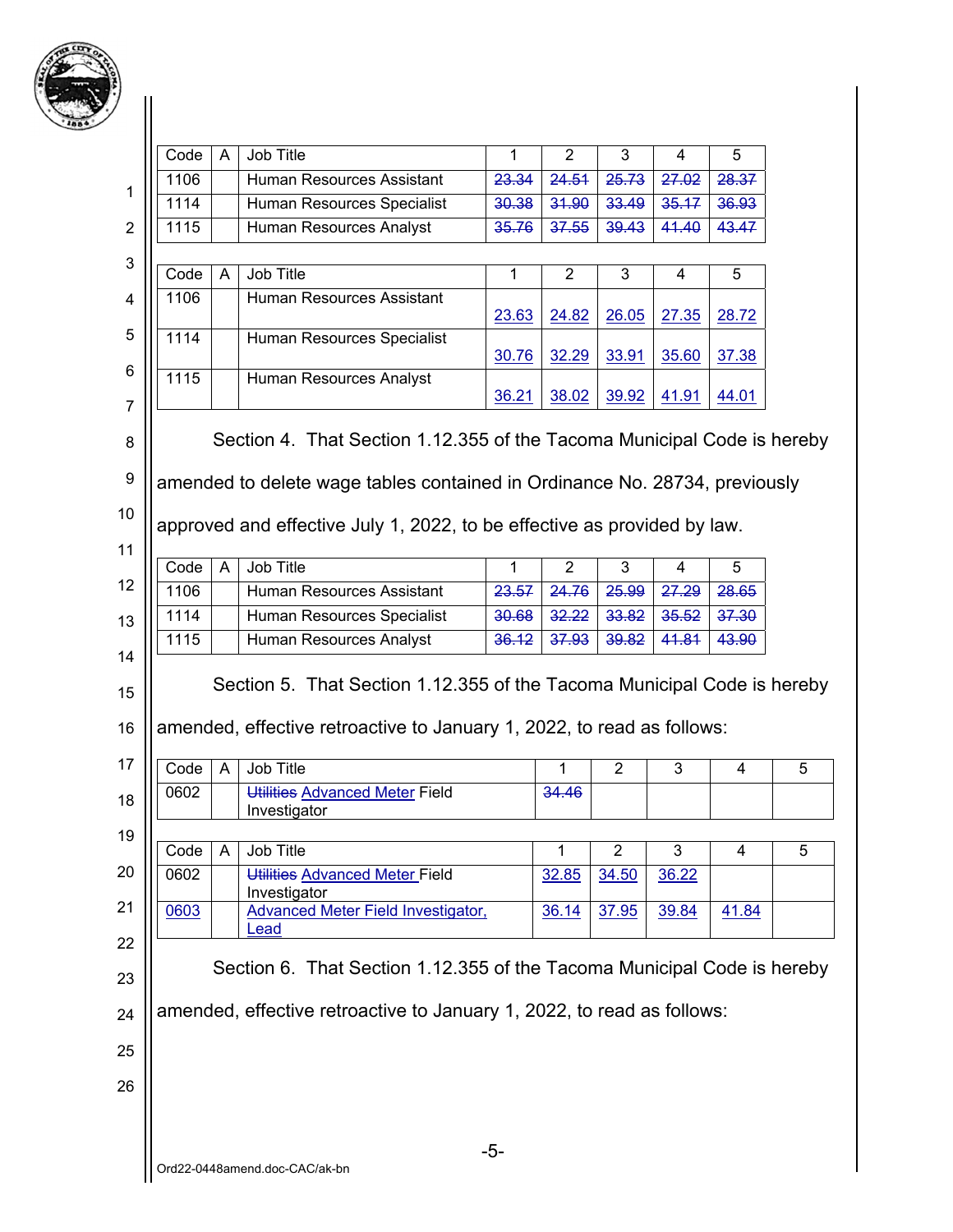

|                | Code     | A | Job Title                                                                                                                                                                                  | 1              | $\overline{2}$ |  |
|----------------|----------|---|--------------------------------------------------------------------------------------------------------------------------------------------------------------------------------------------|----------------|----------------|--|
|                | 4205     |   | Police Lieutenant                                                                                                                                                                          | 75.74          | 79.53          |  |
| 1              | 4205A    |   | <b>Police Lieutenant (Acting)</b>                                                                                                                                                          | 69.49          | 72.96          |  |
| $\overline{2}$ | 4206     |   | Police Captain                                                                                                                                                                             | 87.11          | 91.46          |  |
| 3              | Code     | Α | Job Title                                                                                                                                                                                  | 1              | $\overline{2}$ |  |
| 4              | 4205     |   | Police Lieutenant                                                                                                                                                                          |                |                |  |
| 5              | 4205A    |   | Police Lieutenant (Acting)                                                                                                                                                                 | 75.55<br>69.32 | 79.34<br>72.78 |  |
| 6              | 4206     |   | Police Captain                                                                                                                                                                             |                |                |  |
| $\overline{7}$ |          |   |                                                                                                                                                                                            | 86.89          | 91.24          |  |
| 8              |          |   | Section 7. That Section 1.12.640 of the Tacoma Municipal Code is hereby                                                                                                                    |                |                |  |
| 9              |          |   | amended, effective as provided by law:                                                                                                                                                     |                |                |  |
| 10             | 1.12.640 |   | Application of additional rates.                                                                                                                                                           |                |                |  |
| 11             | $***$    |   |                                                                                                                                                                                            |                |                |  |
| 12             |          |   | 0601 A Meter Reader (CSC 0601), when assigned by his or her supervisor to training functions                                                                                               |                |                |  |
| 13             | pay.     |   | for a minimum of four hours, shall receive a 10 percent differential above their regular rate of                                                                                           |                |                |  |
| 14             |          |   | 0601 A Meter Reader (CSC 0601), when assigned to lead functions, shall receive a 10 percent<br>application of rate above their regular rate of pay.                                        |                |                |  |
| 15             |          |   | 0602 A Utilities Advanced Meter Field Investigator (CSC 0602) when assigned by his or her                                                                                                  |                |                |  |
| 16             |          |   | supervisor to training functions for a minimum of four hours shall receive a five percent<br>differential above their regular rate of pay.                                                 |                |                |  |
| 17             |          |   | 0602 A Utilities Field Investigator (CSC 0602), when assigned to lead functions, shall receive a                                                                                           |                |                |  |
| 18             |          |   | 10 percent application of rate above his or her regular rate of pay.                                                                                                                       |                |                |  |
| 19             |          |   | 0602 A Utilities Advanced Meter Field Investigator (CSC 0602), when assigned by their<br>supervisor to work the second shift, will receive a 3 percent shift differential.                 |                |                |  |
| 20             | $***$    |   | 483 Power/483 Supervisors. Employees who are represented by the International Brotherhood                                                                                                  |                |                |  |
| 21             |          |   | of Electrical Workers, Local 483, Tacoma Power Unit or Supervisors' Unit, listed in the<br>agreement, who meet all criteria as outlined in the Letter of Agreement for the Tacoma Signal & |                |                |  |
| 22             |          |   | Streetlight Maintenance Employee Retention Incentive, will be eligible to receive lump sum<br>payments per the terms of the Agreement. The Letter of Agreement is intended to sunset       |                |                |  |
| 23             |          |   | effective July 31, 2025.                                                                                                                                                                   |                |                |  |
| 24             |          |   |                                                                                                                                                                                            |                |                |  |
| 25             |          |   |                                                                                                                                                                                            |                |                |  |
| 26             |          |   |                                                                                                                                                                                            |                |                |  |
|                |          |   |                                                                                                                                                                                            |                |                |  |
|                |          |   | Ord22-0448amend.doc-CAC/ak-bn                                                                                                                                                              | $-6-$          |                |  |